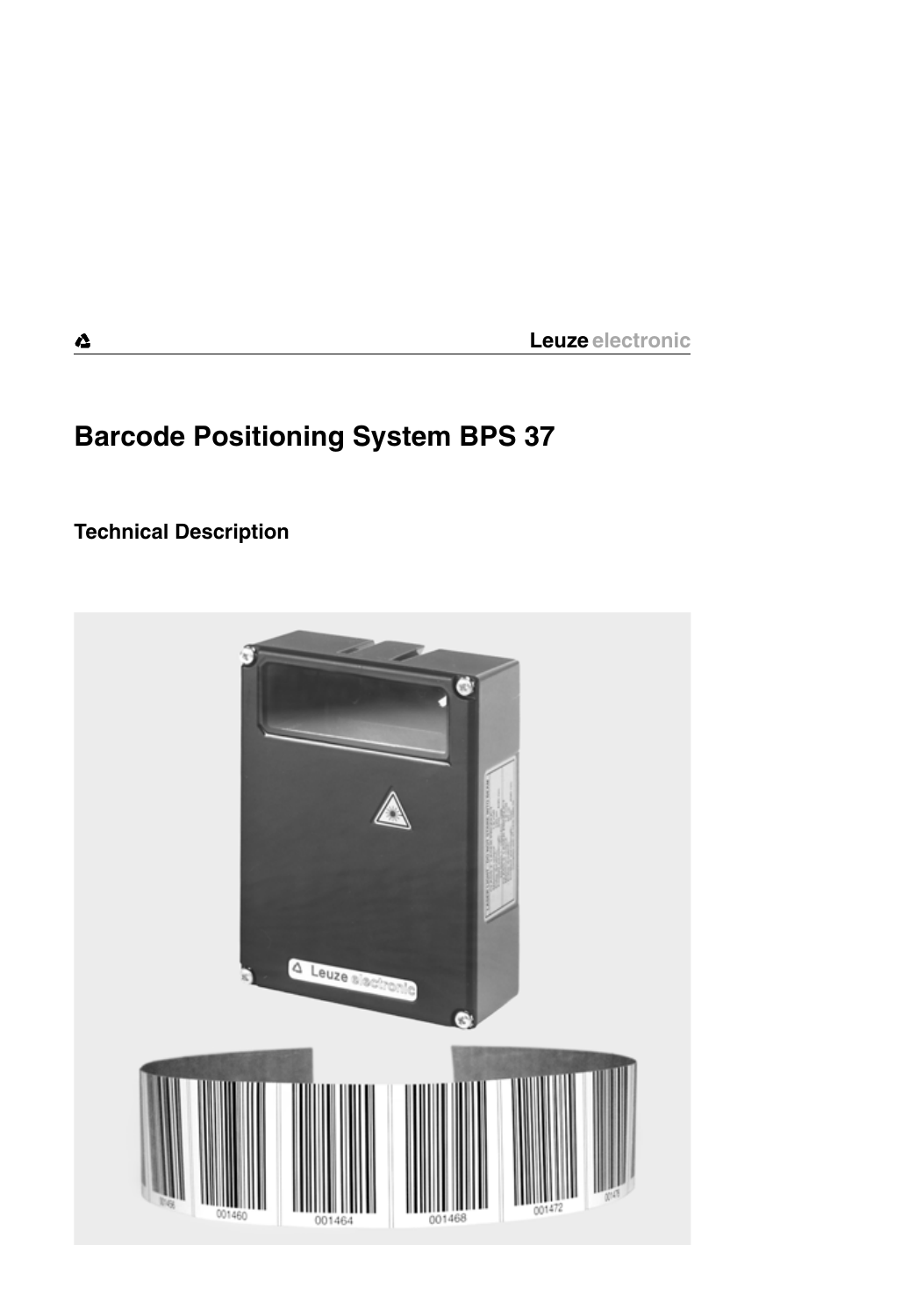© All rights reserved, especially the right of reproduction, distribution and translation. Copying or reproductions in any form require the written consent of the manufacturer. Changes reflecting technical improvements may be made.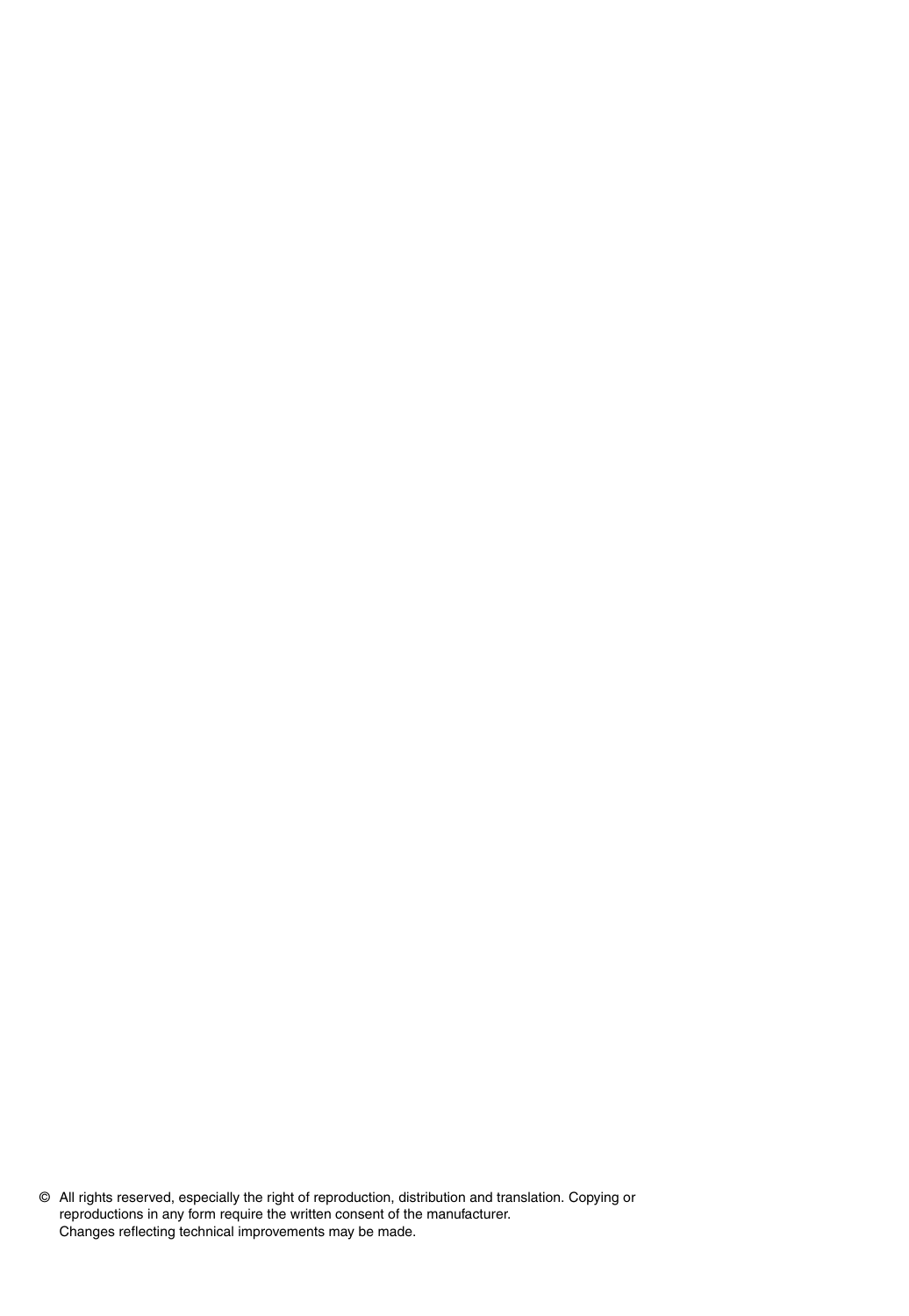| 1              |  |
|----------------|--|
| 1.1            |  |
| 1.2            |  |
| 2              |  |
| 2.1            |  |
| 2.2            |  |
| 2.3            |  |
| 3              |  |
| 3.1            |  |
| 3.2            |  |
| 3.3            |  |
| 3.4            |  |
| 3.5            |  |
| 4              |  |
| 4.1            |  |
| 4.2            |  |
| 4.3            |  |
| 5              |  |
| 5.1            |  |
| 5.1.1          |  |
| 5.1.2<br>5.1.3 |  |
|                |  |
| 6<br>6.1       |  |
| 6.2            |  |
| 6.2.1          |  |
| 6.3            |  |
| 6.3.1          |  |
| 6.3.2          |  |
| 6.3.3<br>6.3.4 |  |
| 6.4            |  |
| 7              |  |
| 7.1            |  |
| 7.2            |  |
| 7.3            |  |
| 7.3.1          |  |
| 7.3.2          |  |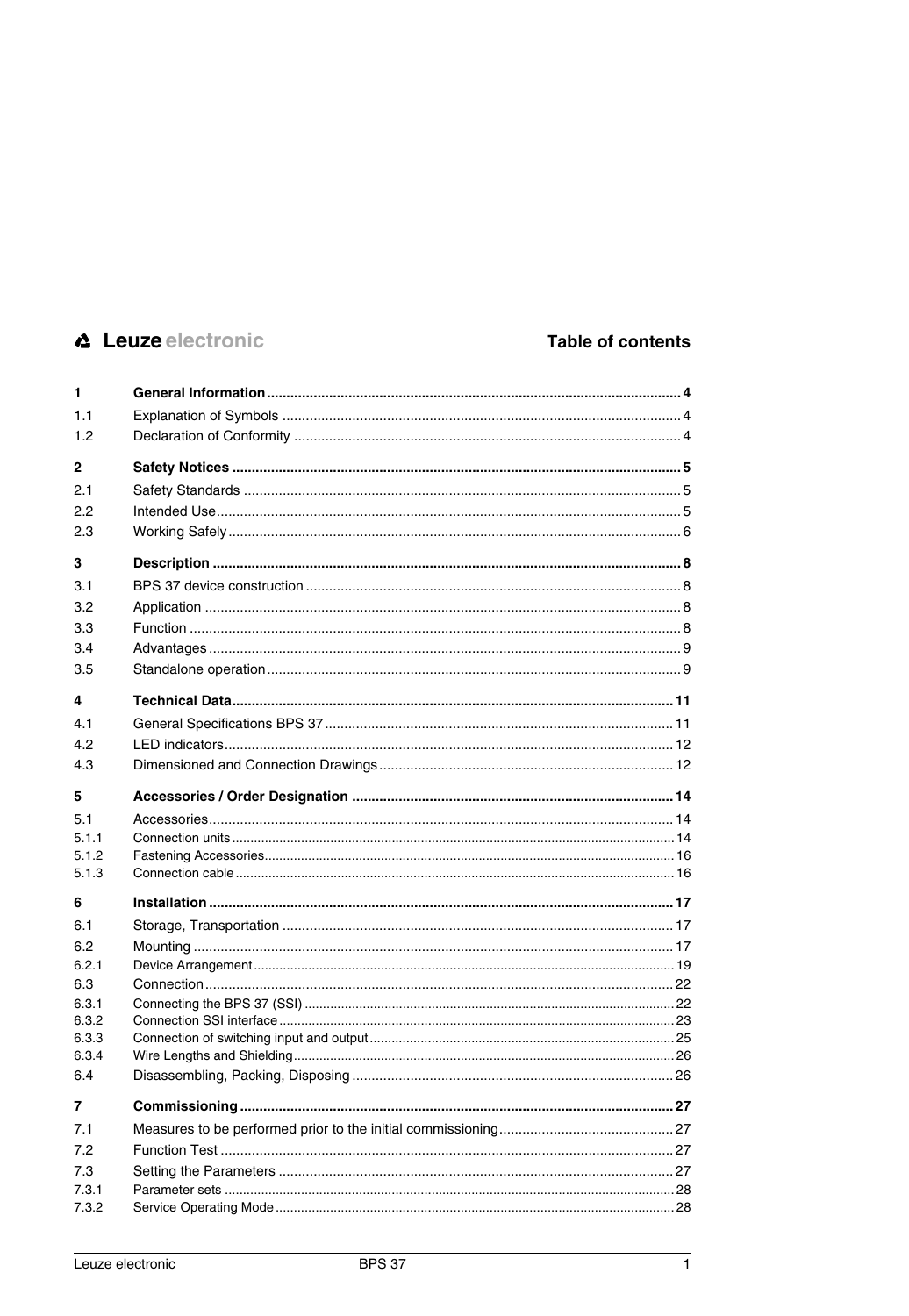| 8     |  |
|-------|--|
| 8.1   |  |
| 9     |  |
| 9.1   |  |
| 9.2   |  |
| 9.2.1 |  |
| 9.2.2 |  |
| 10    |  |
| 10.1  |  |
| 10.2  |  |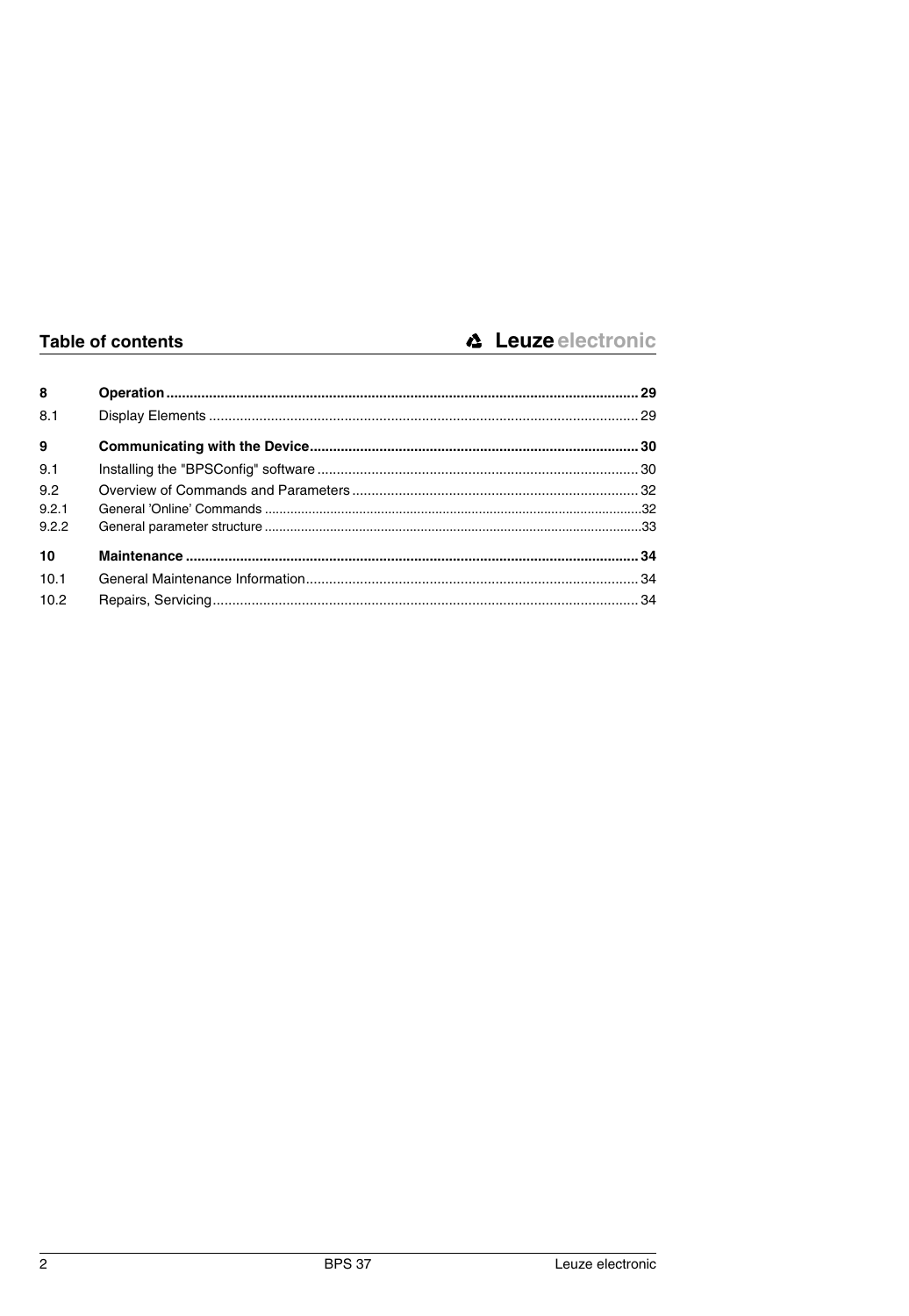| Figure 2.1:    |  |
|----------------|--|
| Figure 3.1:    |  |
| Figure 3.2:    |  |
| Figure 3.3:    |  |
| Table $4.1$ :  |  |
| Figure $4.1$ : |  |
| Figure 4.2:    |  |
| Table 5.1:     |  |
| Figure $5.1$ : |  |
| Figure 5.2:    |  |
| Figure 6.1:    |  |
| Figure 6.2:    |  |
| Figure 6.3:    |  |
| Figure 6.4:    |  |
| Table 6.1:     |  |
| Figure 6.5:    |  |
| Figure 6.6:    |  |
| Figure 6.7:    |  |
| Table 6.2:     |  |
| Figure 7.1:    |  |
| Figure 9.1:    |  |
| Figure 9.2:    |  |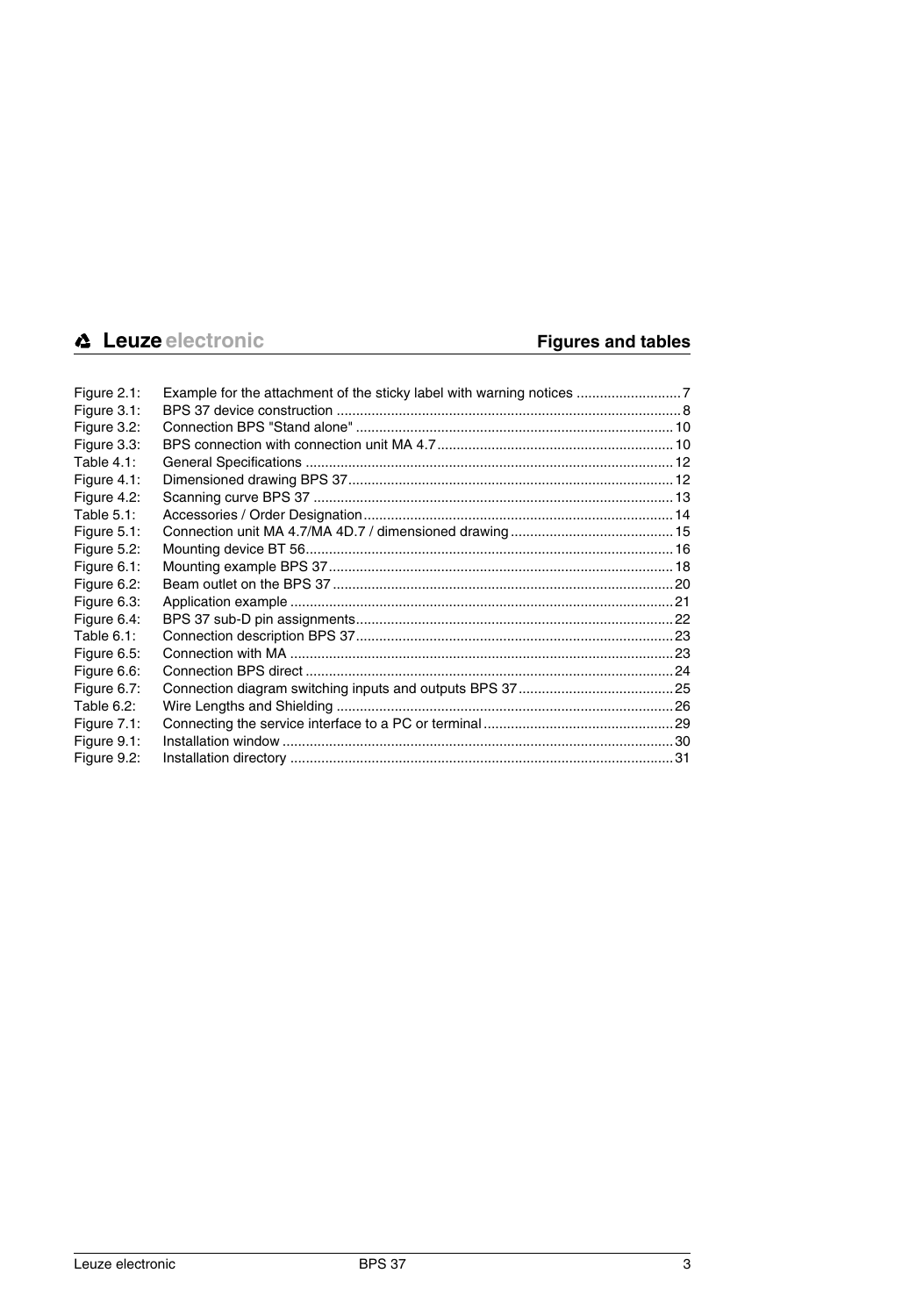# <span id="page-5-0"></span>**1 General Information**

# <span id="page-5-1"></span>**1.1 Explanation of Symbols**

The symbols used in this operating manual are explained below.



# *Attention!*

*Pay attention to passages marked with this symbol. Failure to heed this information can lead to injuries to personnel or damage to the equipment.* 



# *Attention Laser!*

*This symbol warns of possible danger through hazardous laser radiation.*



### *Notice!*

*This symbol indicates text passages containing important information.*

# <span id="page-5-2"></span>**1.2 Declaration of Conformity**

The barcode positioning system BPS 37 and the optional connection units MA 4.7/MA 4D.7 have been developed and manufactured under observation of the applicable European standards and directives.



### *Notice!*

*The corresponding declaration of conformity can be requested from the manufacturer.*

The manufacturer of the product, Leuze electronic GmbH & Co KG in D-73277 Owen/Teck, possesses a certified quality assurance system in accordance with ISO 9001.

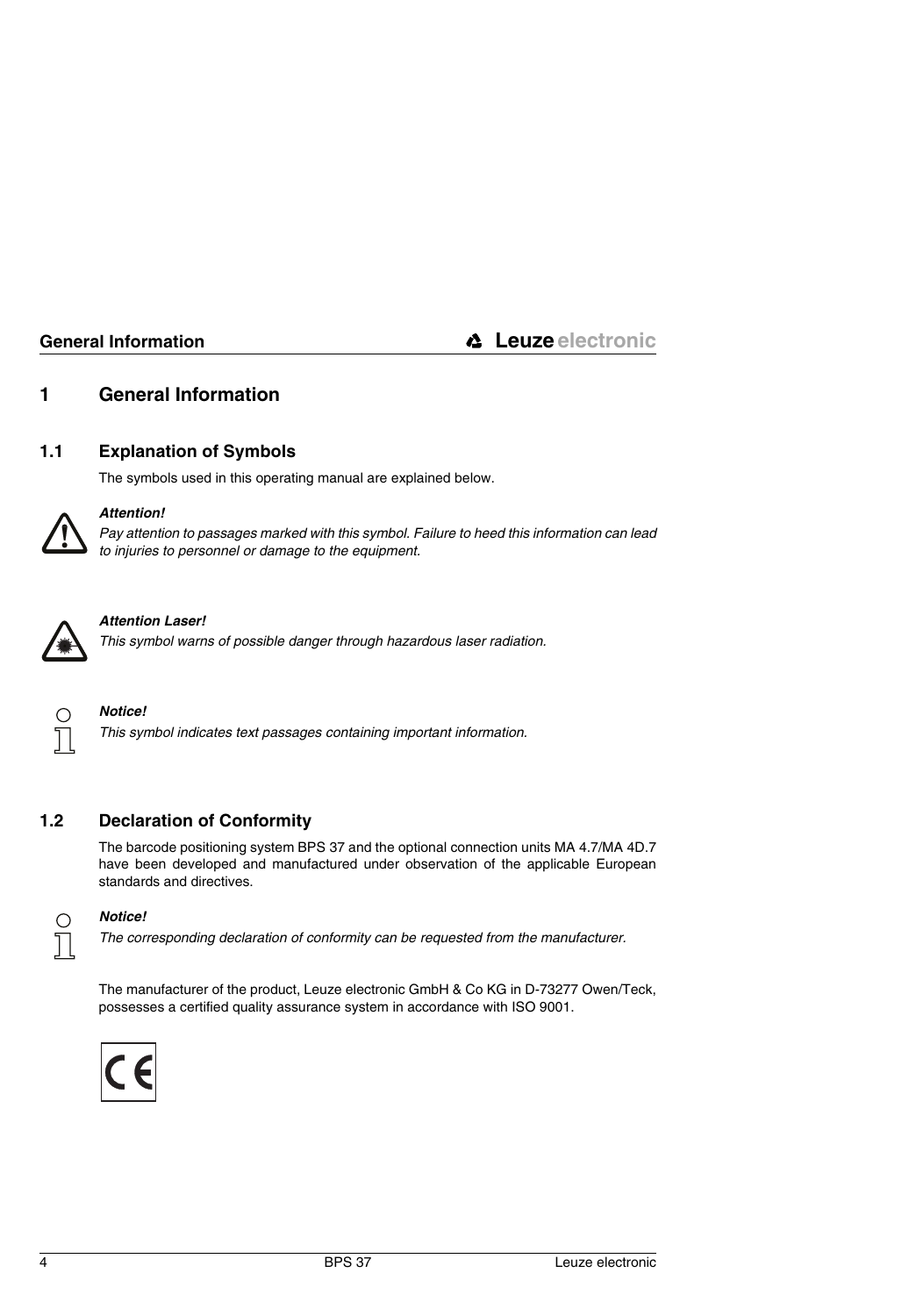# <span id="page-6-0"></span>**2 Safety Notices**

# <span id="page-6-1"></span>**2.1 Safety Standards**

The barcode positioning system BPS 37 and the optional connection units MA 4.7/MA 4D.7 have been developed, produced and tested subject to the applicable safety standards. They correspond to the state of the art.

# <span id="page-6-2"></span>**2.2 Intended Use**



### *Attention!*

*The protection of personnel and the device cannot be guaranteed if the device is operated in a manner not corresponding to its intended use.*

Barcode positioning systems of the type BPS 37 are optical measuring systems which use visible red laser light to determine the position of the BPS relative to a permanently mounted barcode band.

Typically, the BPS is mounted on a (rail-)guided vehicle whose position is to be exactly determined.

The position is determined to within a millimetre using the information of the fixed barcode band and made available to the primary system at a suitable interface.

The optional connector and interface units MA 4.7/MA 4D.7 are intended for the easy connection of barcode positioning systems of type BPS 37.

In particular, unauthorised uses include:

- rooms with explosive atmospheres
- operation for medical purposes

### *Areas of application*

The barcode positioning system BPS 37 with optional connection unit MA 4.7/MA 4D.7 has been designed particularly for the following fields of application:

- High-bay storage devices and lifting gear
- Crane systems
- Side-tracking skates
- Transfer machines
- Telpher lines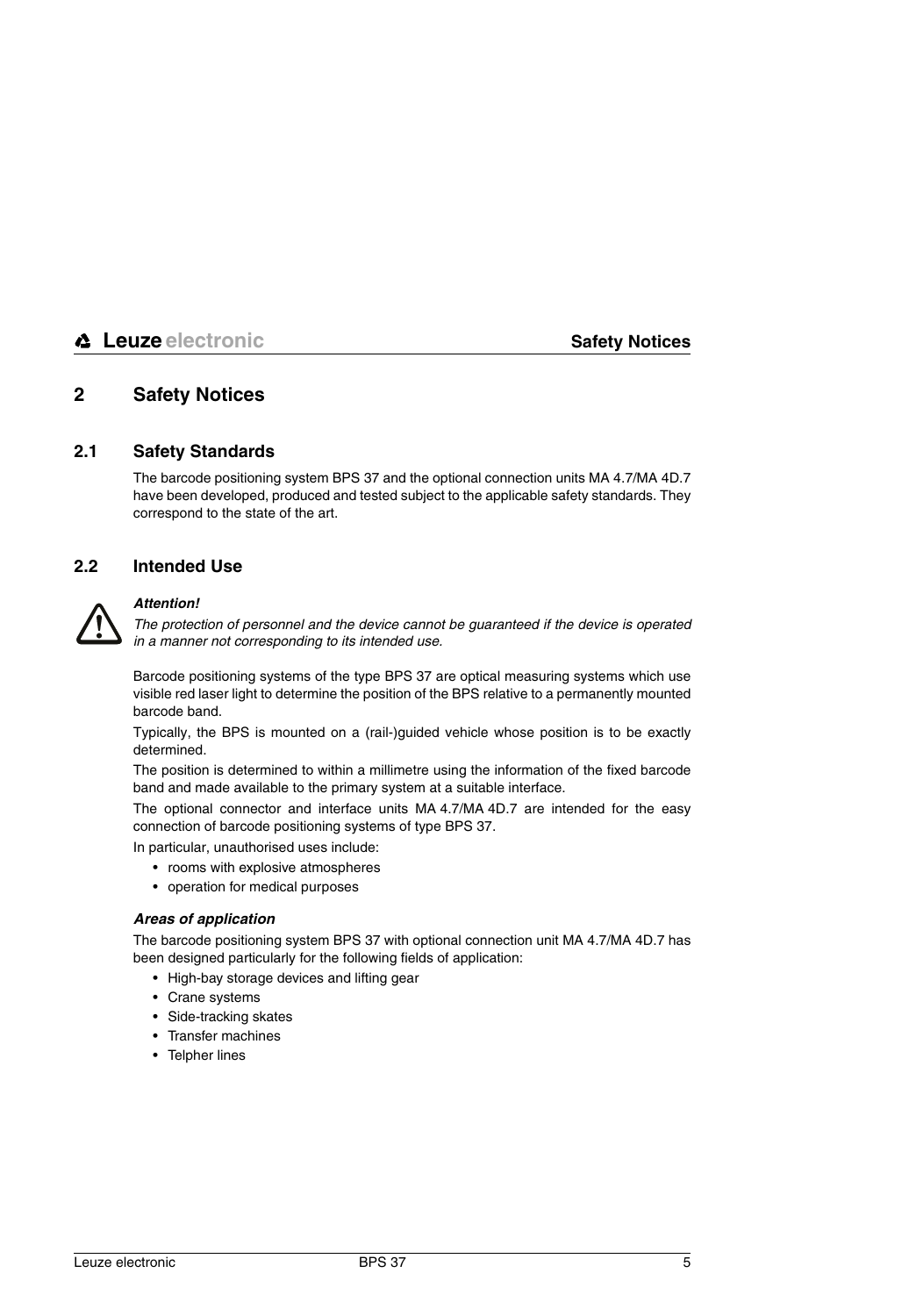# <span id="page-7-0"></span>**2.3 Working Safely**



*Attention Laser Radiation!*

*The barcode positioning system BPS 37 operates with a red light laser of class 2 acc. to EN 60825-1 (2001/11). It also complies with the U.S. 21 CFR 1040 regulations for a class II product. If you look into the beam path over a longer time period, the retina of your eye may be damaged!* 

*Never look directly into the beam path!* 

*Do not point the laser beam of the BPS 37 at persons!*

*When mounting and aligning the BPS 37, take care to avoid reflections of the laser beam off reflective surfaces!* 

*The use of operating and adjusting devices other than those specified in this technical description, carrying out of differing procedures, or improper use of the barcode positioning system may lead to dangerous exposure to radiation!* 

*The use of optical instruments or devices in combination with the device increases the danger of eye damage!*

*Adhere to the applicable legal and local regulations regarding protection from laser beams acc. to EN 60825-1 in its latest version.*

*The BPS 37 uses a laser diode with low power in the visible red light range with an emitted wavelength of about 650nm. The output power of the laser beam at the reading window is at most 1.8 mW acc. to EN 60825-1 (2001/11).*

*The reading window is the only opening through which the laser radiation can escape from the device. The housing of the BPS 37 is sealed and has no parts that need to be adjusted or maintained by the user. The device must not be tampered with and must not be changed in any way!*



### *Notice!*

*It is important that you attach the sticky labels supplied to the device (notice signs and laser emission symbol)! If the signs would be covered due to the installation situation of the BPS 37, attach them close to the BPS 37 such that reading the notices cannot lead to looking into the laser beam!*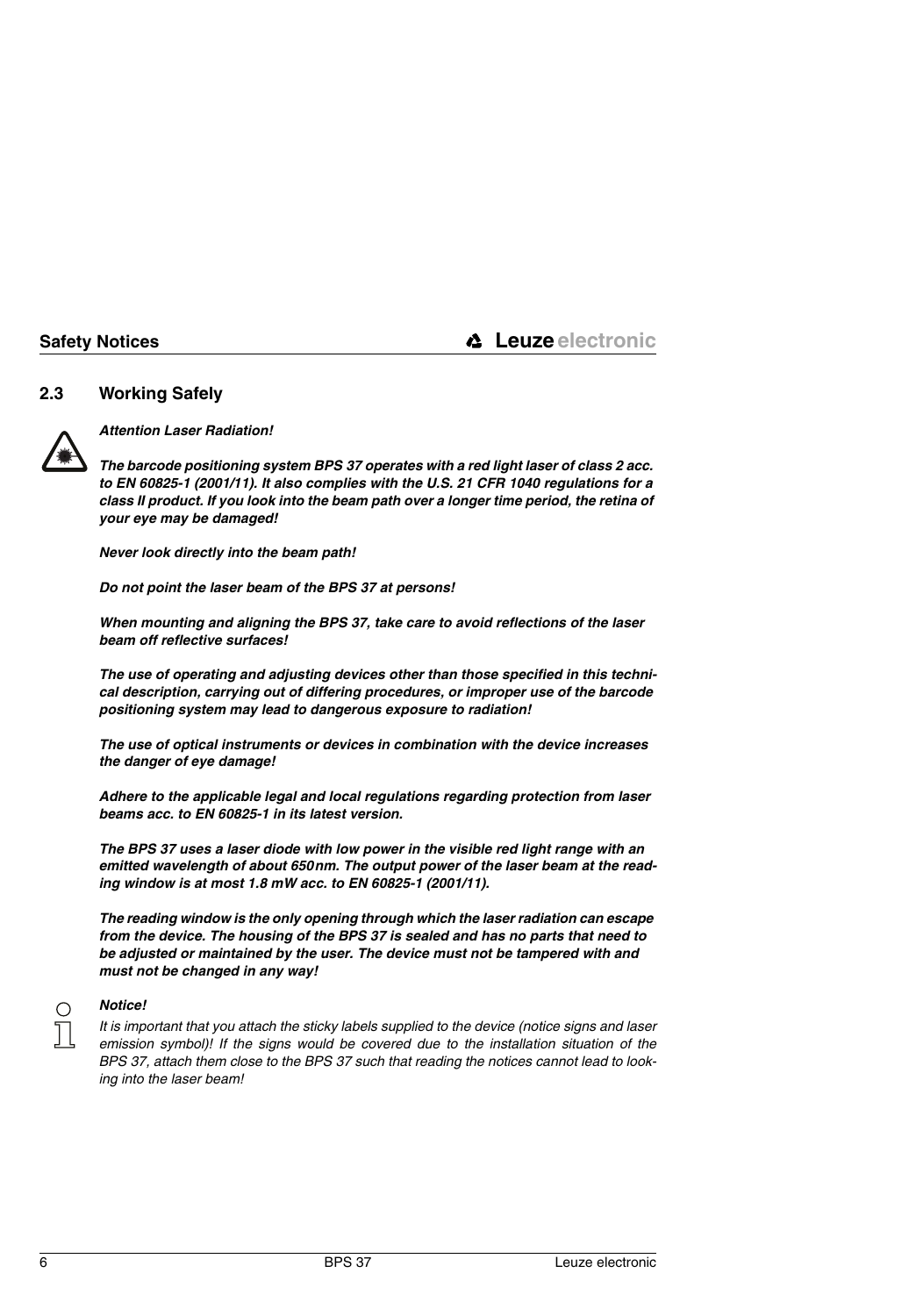

Figure 2.1: Example for the attachment of the sticky label with warning notices



### <span id="page-8-0"></span>*Attention!*

*Access to or changes on the device, except where expressly described in this operating manual, is not authorised.*

### *Safety regulations*

Observe the locally applicable legal regulations and the rules of the employer's liability insurance association.

### *Qualified personnel*

Mounting, commissioning and maintenance of the device must only be carried out by qualified personnel.

Electrical work must be carried out by a certified electrician.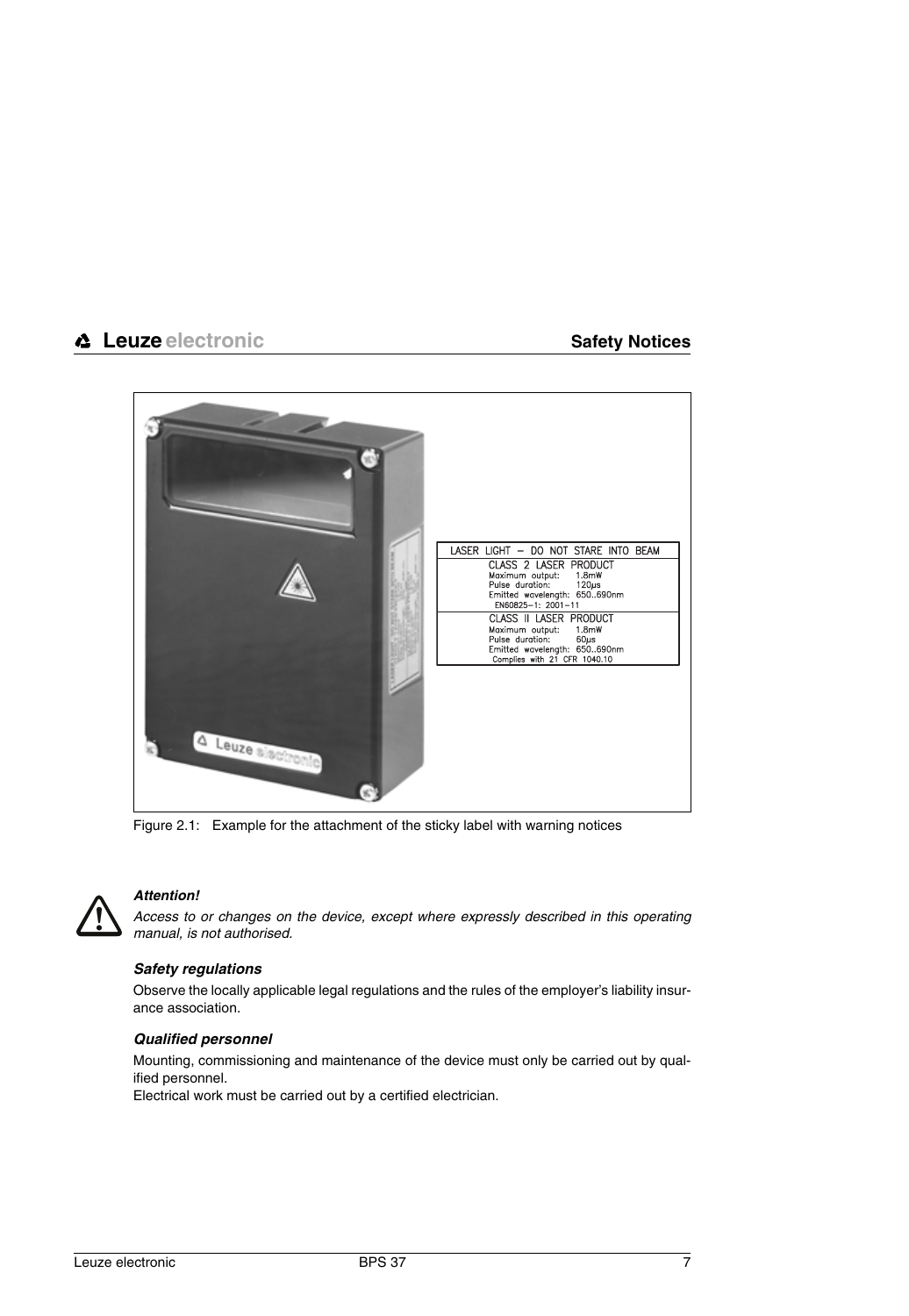# <span id="page-9-0"></span>**3 Description**

Information on technical data and characteristics can be found in [chapter 4.](#page-12-0)



# <span id="page-9-1"></span>**3.1 BPS 37 device construction**

<span id="page-9-3"></span>Figure 3.1: BPS 37 device construction

# <span id="page-9-2"></span>**3.2 Application**

Anywhere systems are moved automatically, it is necessary to correctly determine their positions. This is achieved using various measurement techniques. In addition to mechanical measurement sensors, optical methods are particularly well suited for determining positions as they operate without mechanical wear and slippage.

Unlike other optical measurement methods, the barcode positioning system is not restricted to linear movements. It can also be used flexibly in curved systems. Anywhere the longwearing barcode band can be attached, it is possible to use the BPS to determine the position to within a millimetre.

Guide tolerances of the system play no roll as the permitted separation between band and BPS allows for large deviations in distance.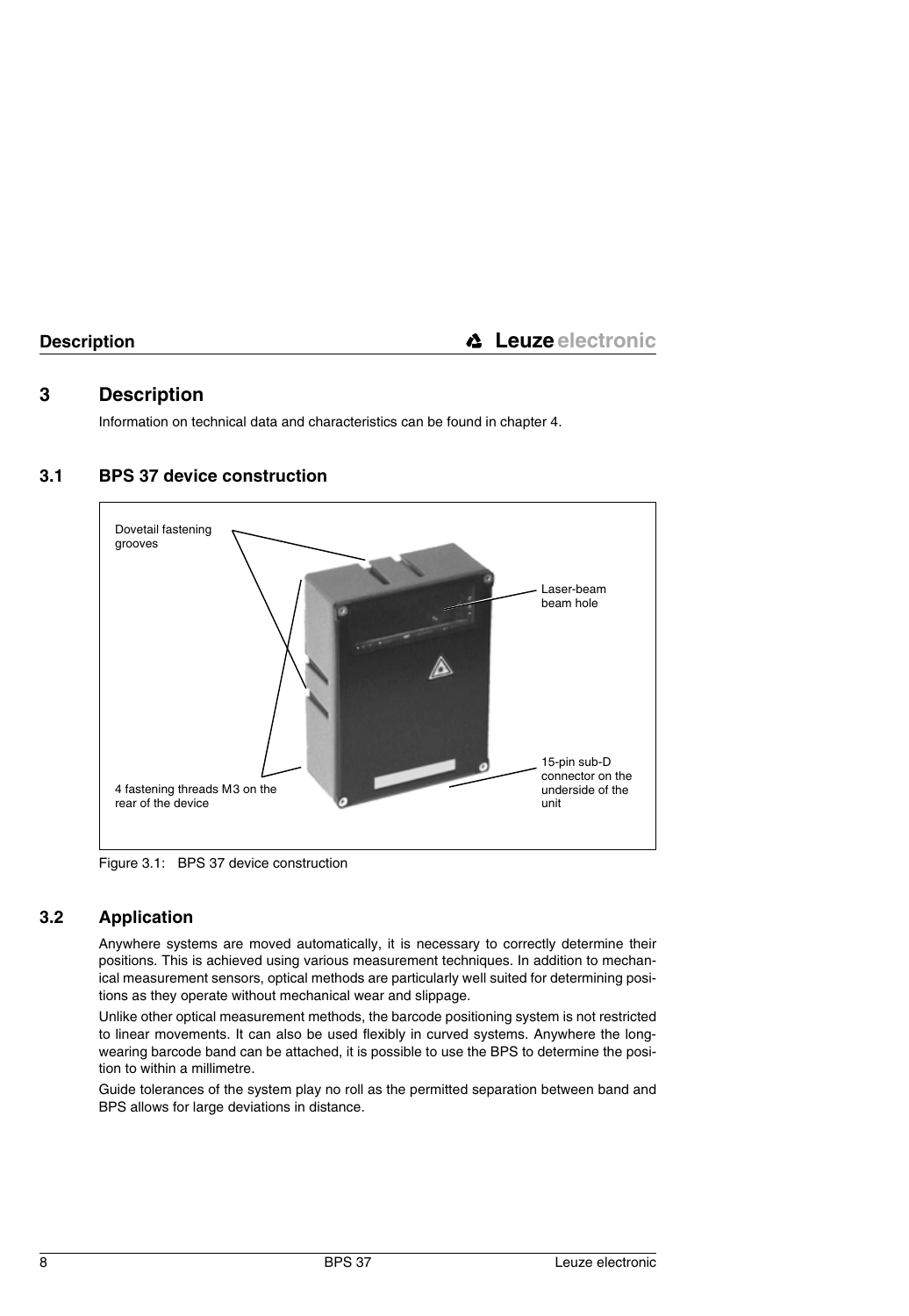# <span id="page-10-0"></span>**3.3 Function**

The BPS uses visible red laser light to determine its position relative to the barcode band. This essentially takes place in three steps:

- 1. Reading a code on the barcode band
- 2. Determining the position of the read code in the scanning area of the laser beam
- 3. Calculating of the position to within a millimetre using the code information and the code position

The position value is then passed on via the standardised SSI interface (synchronous serial interface) to the drive system of the vehicle for which the position is to be determined.

# <span id="page-10-1"></span>**3.4 Advantages**

- Easy installation and commissioning
- Teach function for the "zero point", i.e. it is not necessary to exactly affix the barcode band.
- Data output via SSI interface; BPS can be connected instead of a conventional rotation encoder.
- The function of the BPS makes it possible to attach the barcode band only at those locations where it is necessary that the position be known exactly.
- Positioning of non-linear movements as well
- No referencing necessary following voltage drop
- Thanks to the large scanning depth, it is possible to compensate for mechanical tolerances.
- It is possible to exactly determine positions from distances of 10000 metres.

# <span id="page-10-2"></span>**3.5 Standalone operation**

The barcode positioning system BPS 37 is operated as a single "stand alone" device. The BPS features a 15-pin sub-D connector for the electrical connection of the supply voltage, the interface and the switching inputs.

### *With connection units*

The connection units simplify the electrical installation of the barcode positioning system in stand-alone operation.

Moreover, they store the operating parameters so that the configuration data are retained even if the BPS is replaced and can show parameters and operating data on a display (MA 4D.7).

A listing of the available connection units and associated short descriptions can be found in [chapter 5.](#page-15-0) Separate data sheets are available that contain further details about the connection units.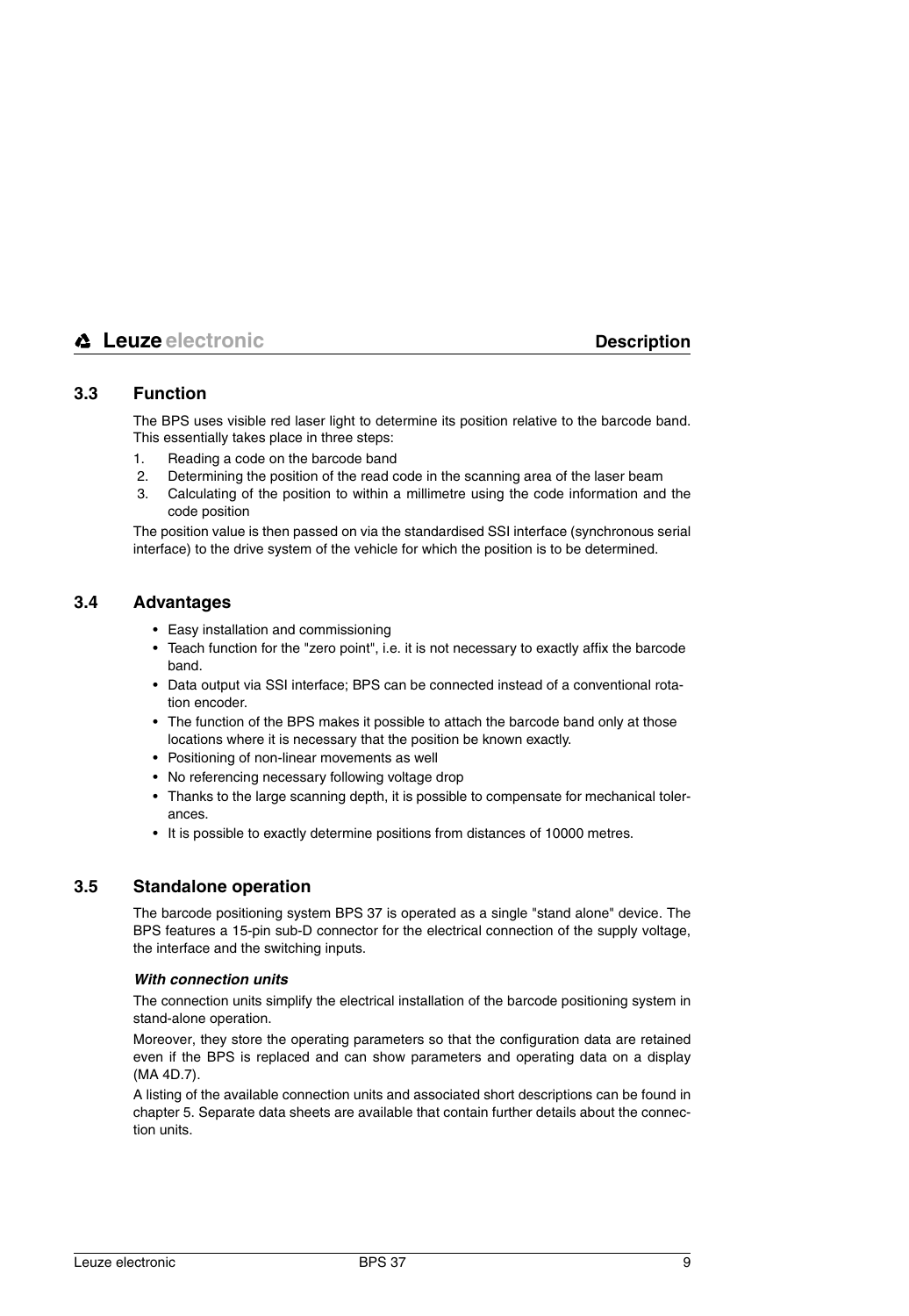Without connection unit MA 4.7/MA4D.7



<span id="page-11-0"></span>Figure 3.2: Connection BPS "Stand alone"

With connection unit MA 4.7/MA4D.7



<span id="page-11-1"></span>Figure 3.3: BPS connection with connection unit MA 4.7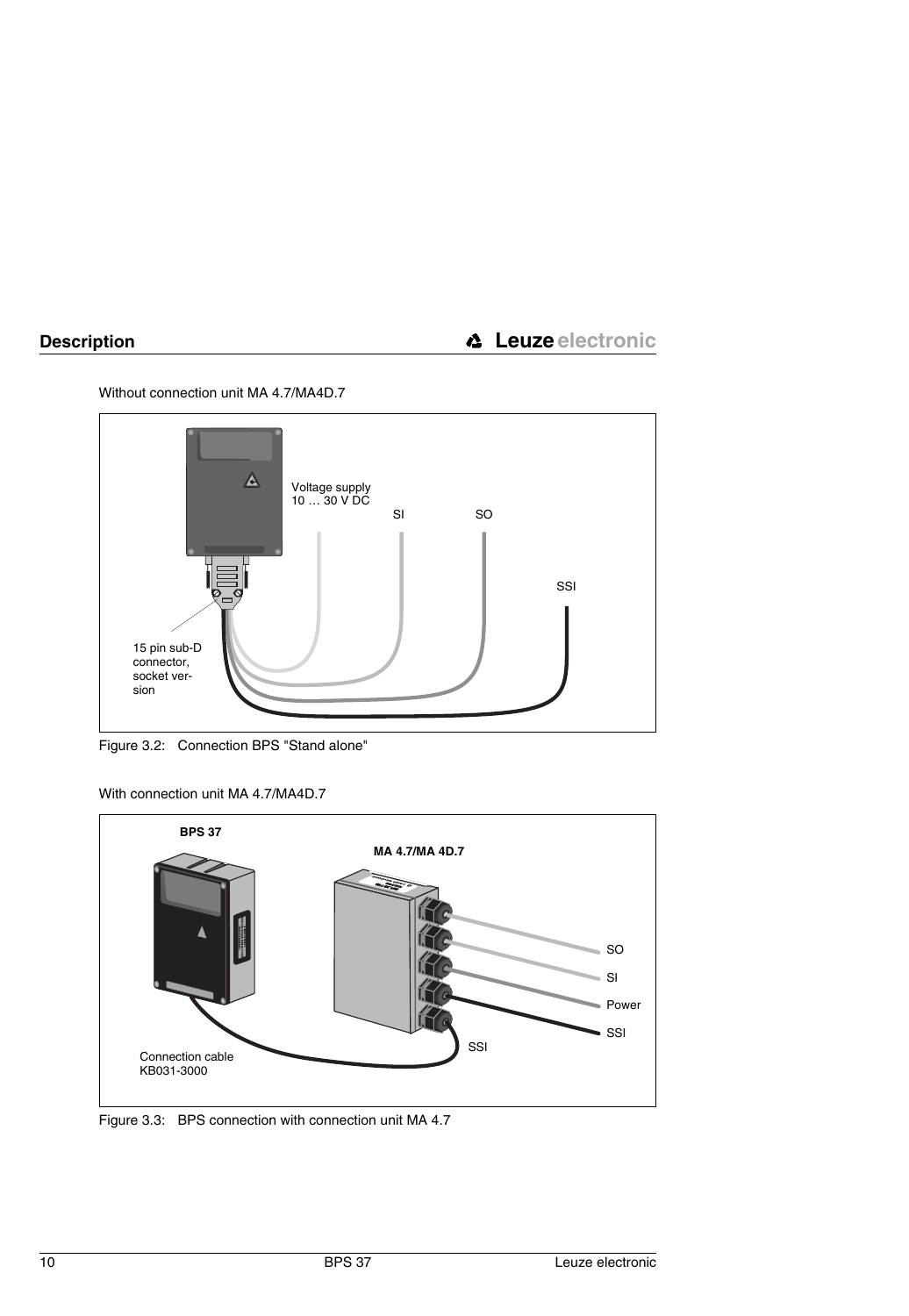# <span id="page-12-0"></span>**4 Technical Data**

# <span id="page-12-1"></span>**4.1 General Specifications BPS 37**

| <b>Optical Data</b><br>Light source<br>Scanning rate                                                                               | Laser diode 650nm<br>1000 scans/sec.                                                                                                                                                                                                            |
|------------------------------------------------------------------------------------------------------------------------------------|-------------------------------------------------------------------------------------------------------------------------------------------------------------------------------------------------------------------------------------------------|
| <b>Measurement data</b><br>Reproducible accuracy<br>Integration time<br>Measurement value output<br>Refresh time                   | $±1$ (2) mm<br>$16(8)$ ms<br>500 values/sec.                                                                                                                                                                                                    |
| Scanning depth                                                                                                                     | 90  170 mm                                                                                                                                                                                                                                      |
| <b>Electrical data</b><br>Interface type<br>(standard setting)                                                                     | <b>SSI (RS422)</b><br>electrically isolated<br>bits 0  24: data bits with position value<br>bit 25:<br>error bit                                                                                                                                |
|                                                                                                                                    | resolution:<br>1mm<br>800 kHz max. clock frequency<br>output of positive and negative position values<br>gray coded                                                                                                                             |
| Service interface                                                                                                                  | RS232 with fixed data format.<br>9600Bd, 8 data bits, no parity, 1 stop bit                                                                                                                                                                     |
| Ports<br>LED green<br>Operating voltage<br>Power consumption                                                                       | 1 switching output, 1 switching input<br>device ready (Power On)<br>1030V<br>3.2 W                                                                                                                                                              |
| <b>Mechanical data</b><br>Protection class<br>Weight<br>Dimensions (W x H x D)                                                     | IP 65<br>400 g<br>120 x 90 x 43mm                                                                                                                                                                                                               |
| Housing                                                                                                                            | diecast aluminium                                                                                                                                                                                                                               |
| <b>Environmental data</b><br>Operation w/o optics heating<br>Operation with optics heating<br>Storage<br>Air humidity<br>Vibration | $0^{\circ}$ C $$ +40 $^{\circ}$ C<br>(BPS 37 S M 100)<br>$-30^{\circ}$ C $+40^{\circ}$ C (BPS 37 S M 100 H)<br>$-20^{\circ}$ C $+60^{\circ}$ C<br>max. 90% rel. humidity, non-condensing<br>IEC 68.2.6<br>IEC 68.2.27 (shock)<br><b>IEC 801</b> |
| Electromagnetic compatibility acc. to IEC 60947-5-2                                                                                |                                                                                                                                                                                                                                                 |
|                                                                                                                                    |                                                                                                                                                                                                                                                 |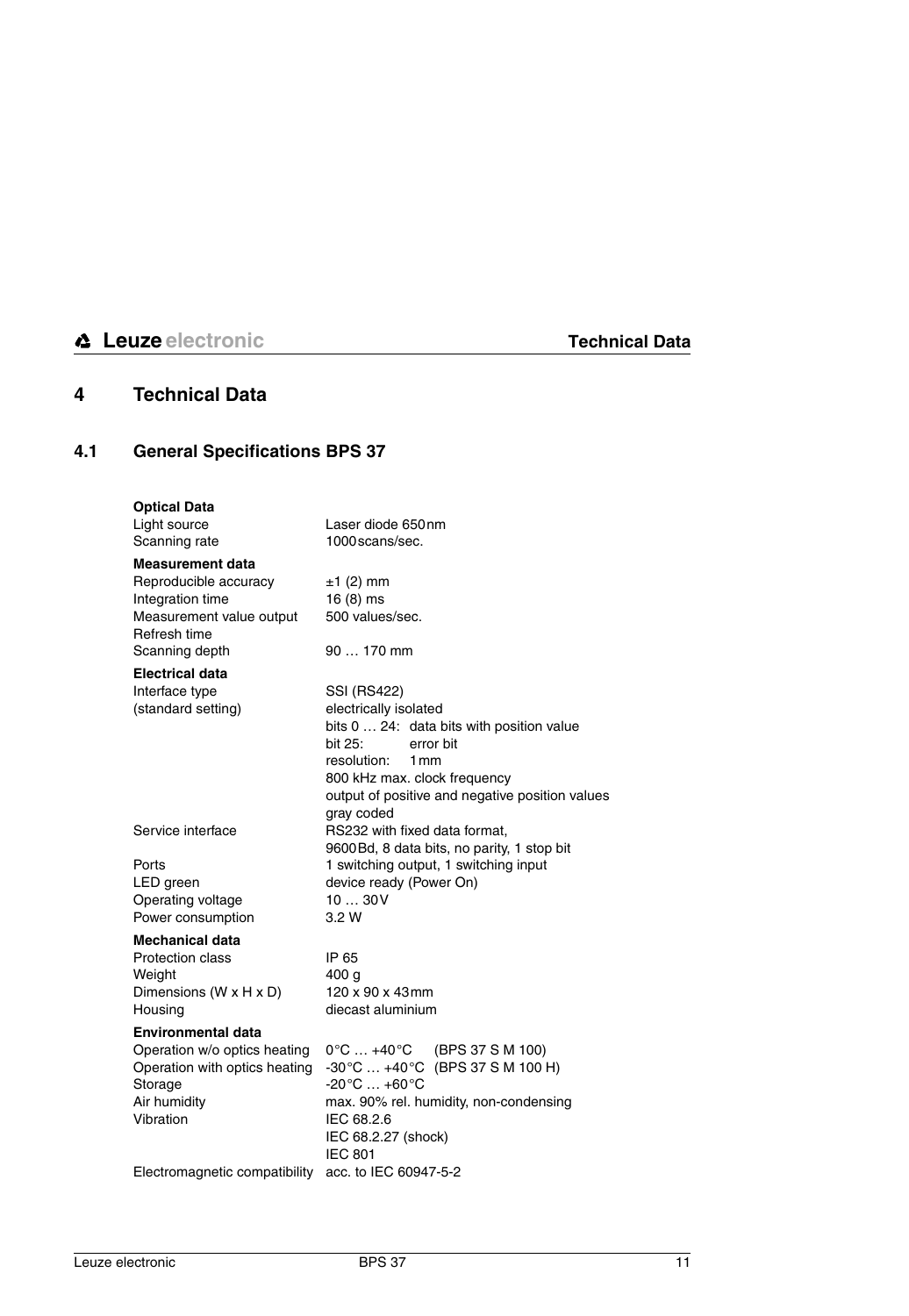| Max. length (measurement | 10000m                            |
|--------------------------|-----------------------------------|
| length)                  |                                   |
| Ambient temperature      | $-40^{\circ}$ C $ +120^{\circ}$ C |
| Mech. properties         | scratch and wipe resistant        |
|                          | UV resistant                      |
|                          | moisture resistant                |
|                          | partly chemical resistant         |

<span id="page-13-2"></span>Table 4.1: General Specifications

# $\frac{1}{2}$

### *Notice!*

| Two models of the BPS 37 are available: | <b>BPS 37 S M 100</b> | without optics heating                      |
|-----------------------------------------|-----------------------|---------------------------------------------|
|                                         |                       | <b>BPS 37 S M 100 H with optics heating</b> |

# <span id="page-13-0"></span>**4.2 LED indicators**

An internal LED indicates in the reading window whether or not the supply voltage is present.

# <span id="page-13-1"></span>**4.3 Dimensioned and Connection Drawings**

# *BPS 37 S M 100 / BPS 37 S M 100 H*



<span id="page-13-3"></span>Figure 4.1: Dimensioned drawing BPS 37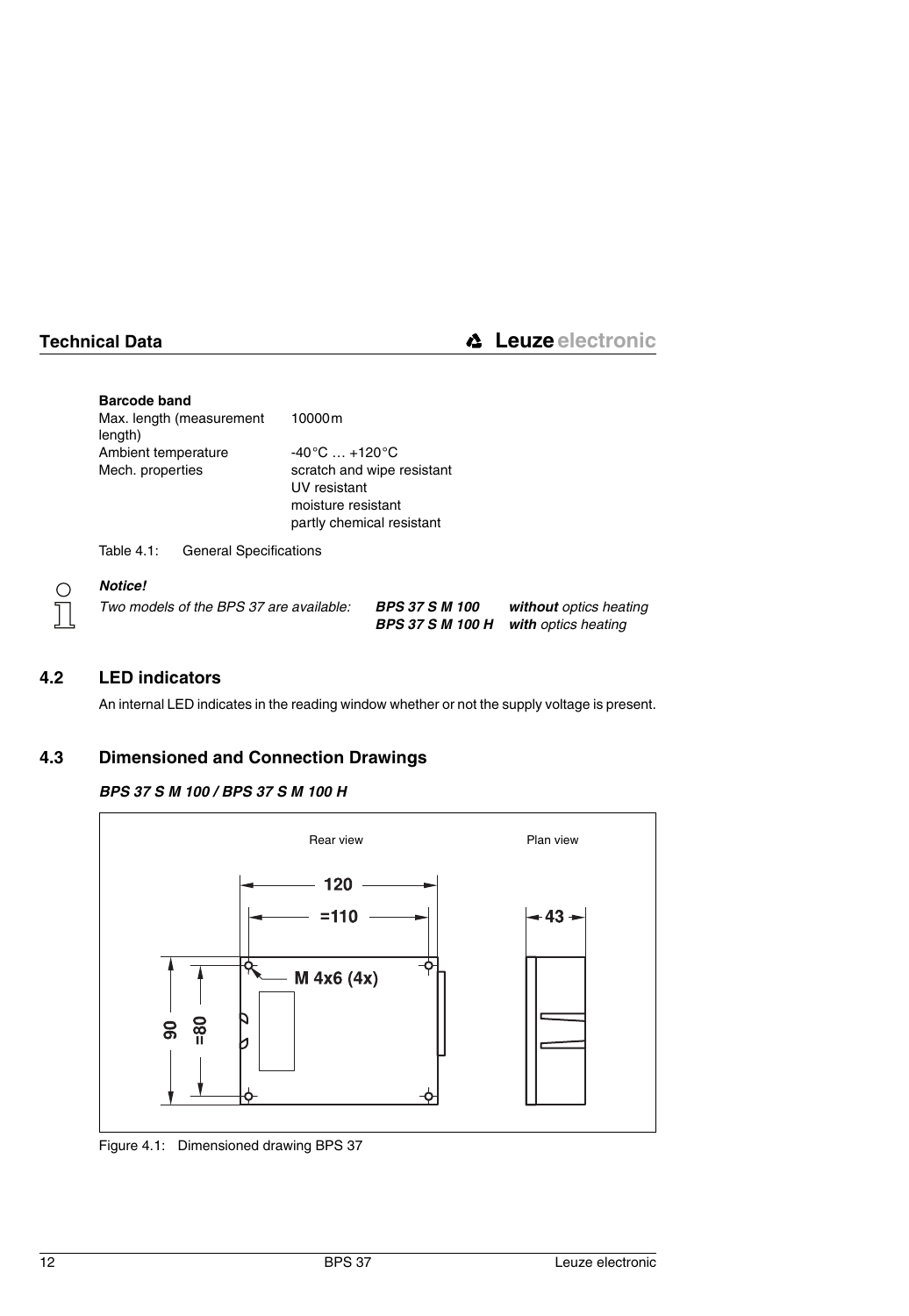*Scanning curve BPS 37* 



<span id="page-14-0"></span>Figure 4.2: Scanning curve BPS 37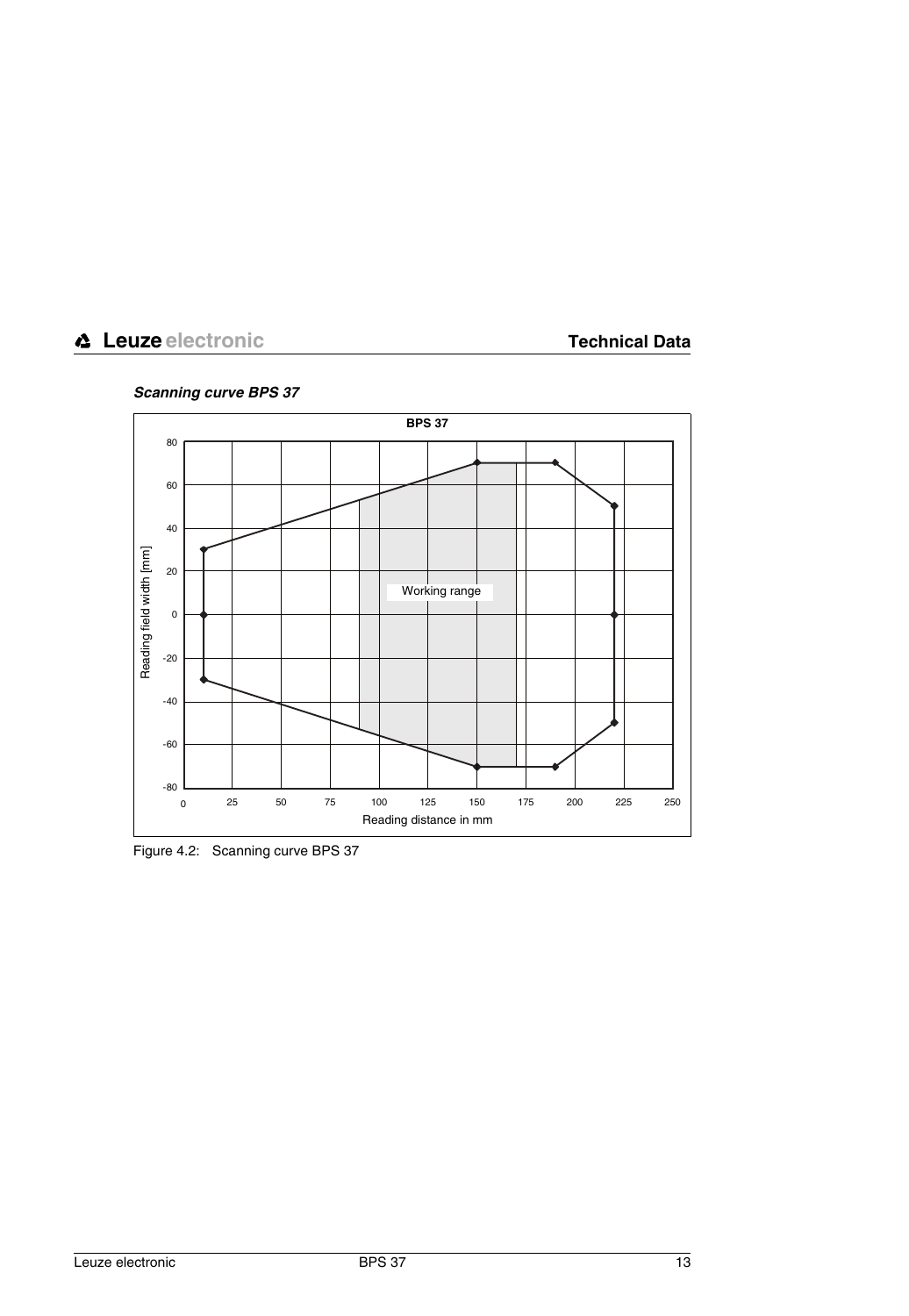# <span id="page-15-0"></span>**5 Accessories / Order Designation**

# <span id="page-15-1"></span>**5.1 Accessories**

### *Notice!*

◯

*Products from Leuze electronic GmbH & Co KG can be ordered from any of the sales and service offices listed on the back page of this operating manual.*

| <b>Designation</b> | Part No.  | <b>Short Description</b>                                        |
|--------------------|-----------|-----------------------------------------------------------------|
| MA 4.7             | 500 37324 | Connection unit for BPS 37 with parameter memory                |
| MA 4D.7            | 500 37325 | Connection unit for BPS 37 with parameter memory<br>and display |
| <b>BT 56</b>       | 500 27375 | Mounting device with dovetail for rod                           |
| KB 031-3000        | 500 35355 | Connection cable between BPS and MA,<br>length: 3m              |
| <b>BPSConfig</b>   | 500 60298 | Programming software                                            |

<span id="page-15-3"></span>Table 5.1: Accessories / Order Designation

# <span id="page-15-2"></span>**5.1.1 Connection units**



# *Notice!*

*The connection units are described here in brief only. For further information regarding the connection units please refer to the relevant data sheets*

### *Connection unit MA 4.7/MA 4D.7*

The connection units MA 4.7/MA 4D.7 are used to simplify the electrical installation of the BPS 37. They have the following advantages compared to the installation of the BPS 37 as a standalone device:

- Terminals for switching inputs and outputs, including supply voltage
- 9-pin sub-D plug for service interface
- Operating mode switch: service operation/standard operation
- Code types changeover switches binary/Gray
- Rotary switch for setting the resolution
- Parameter memory for the BPS the BPS can be exchanged without the need for reconfiguration.
- Display (MA 4D.7 only)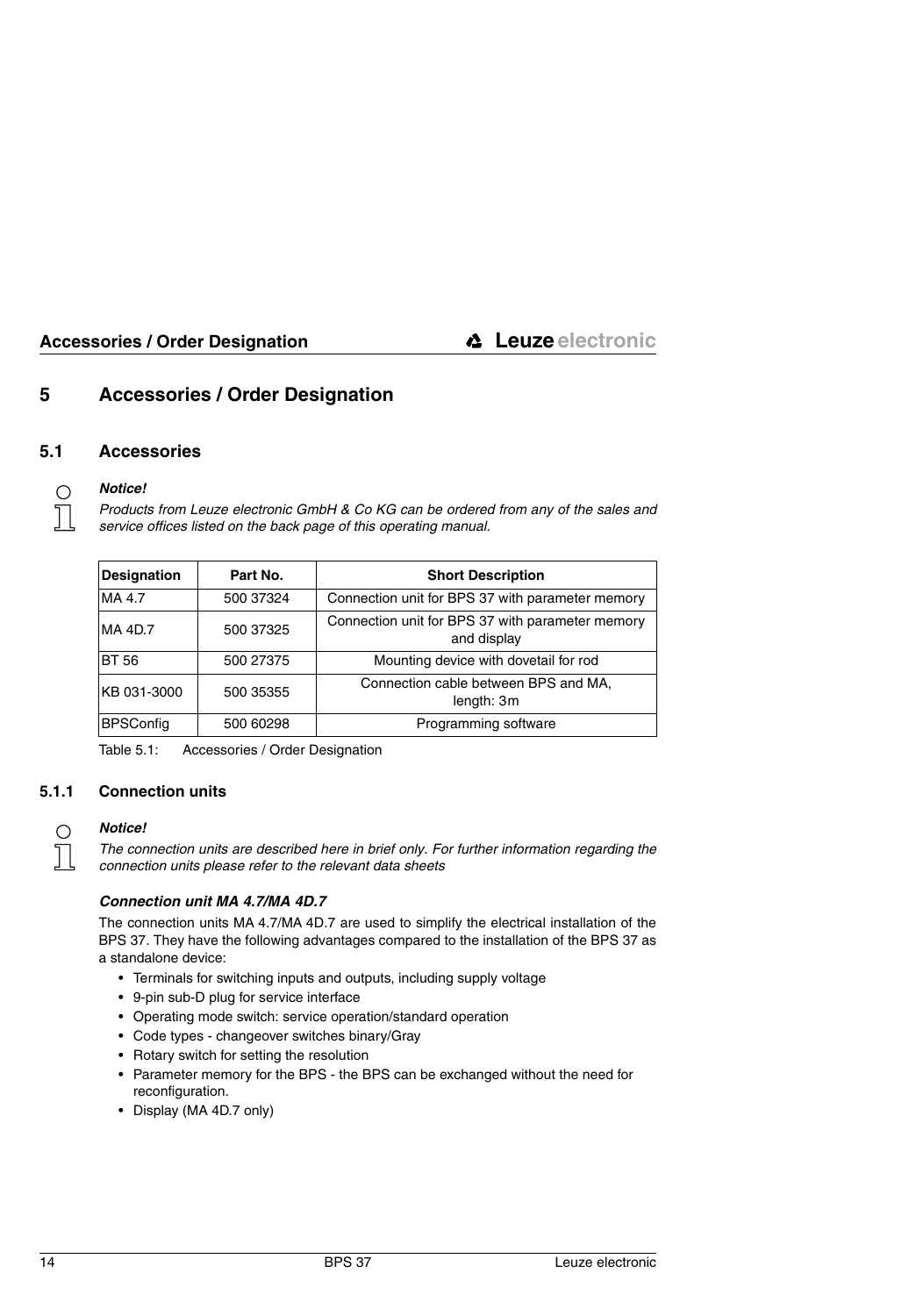

<span id="page-16-0"></span>Figure 5.1: Connection unit MA 4.7/MA 4D.7 / dimensioned drawing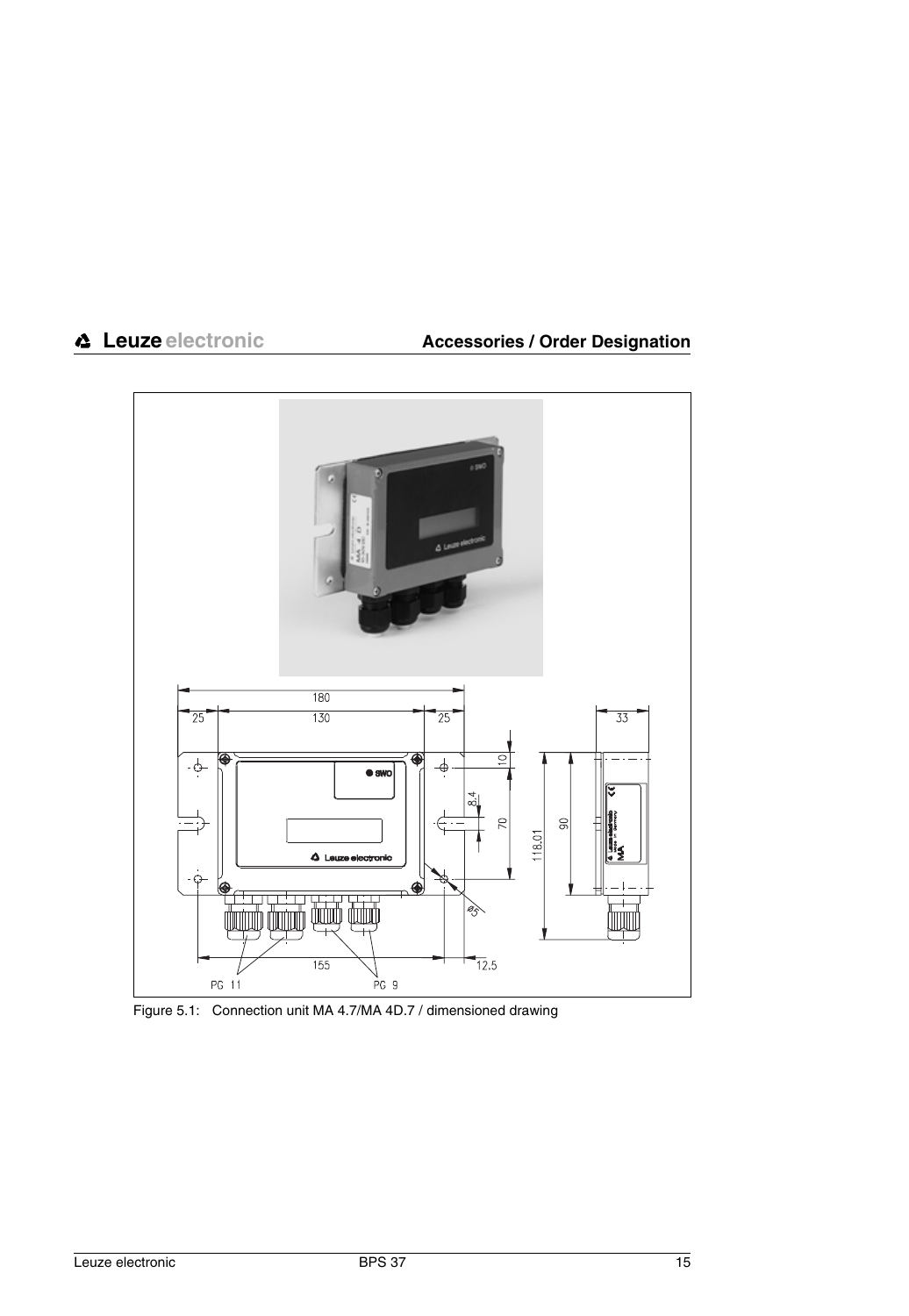# <span id="page-17-0"></span>**5.1.2 Fastening Accessories**

The mounting unit BT 56 is available for mounting the BPS 37. It is designed for rod installation.

# *Mounting device BT 56*



Figure 5.2: Mounting device BT 56

# <span id="page-17-1"></span>**5.1.3 Connection cable**

<span id="page-17-2"></span>A special connection cable is available for the connection between BPS and connection units. This connection cable may be used for the connection units MA 4.7 as well as for MA 4D.7.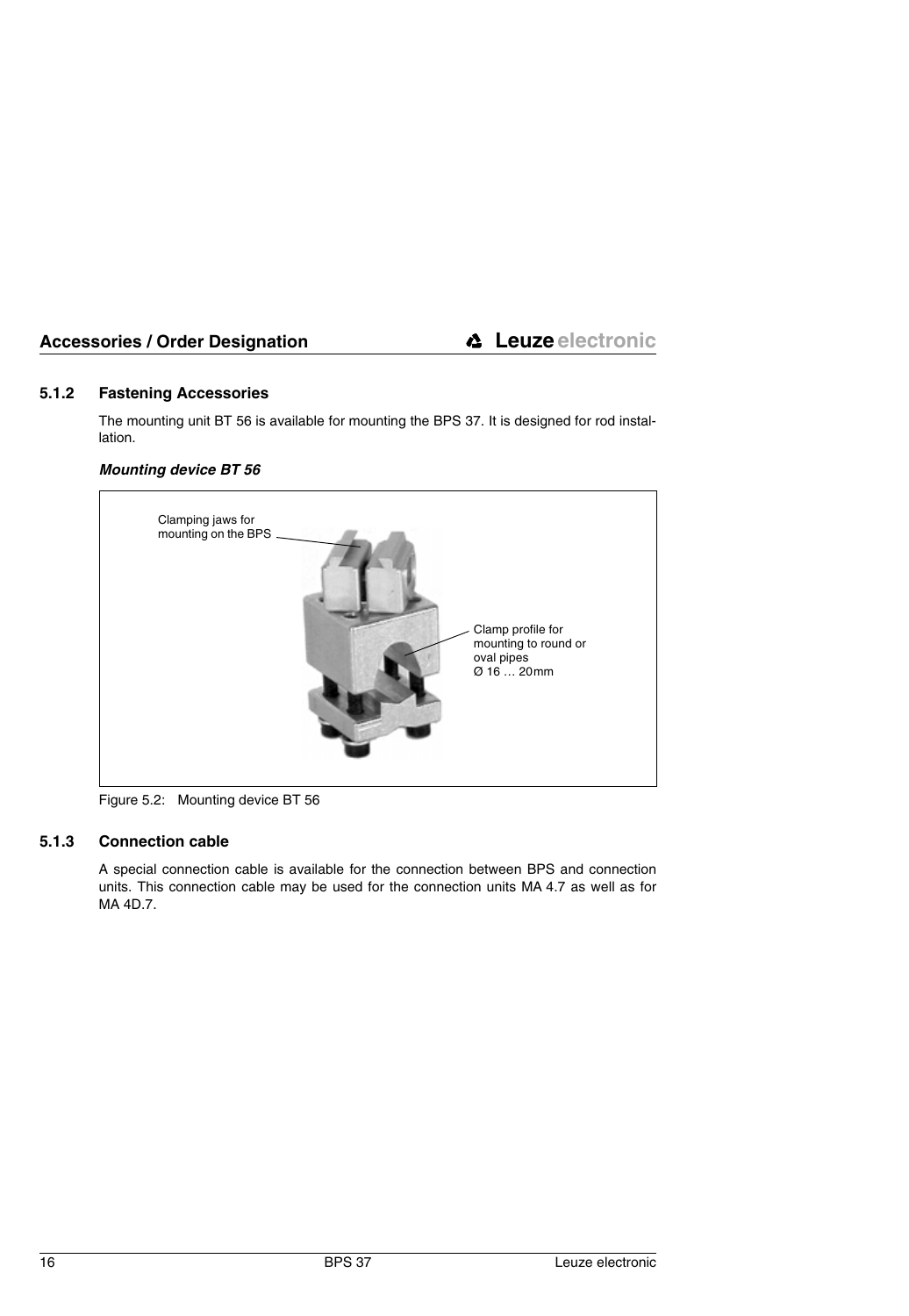# <span id="page-18-0"></span>**6 Installation**

# <span id="page-18-1"></span>**6.1 Storage, Transportation**



## *Attention!*

*When transporting, package the device so that it is protected against collision and humidity. Optimal protection is achieved when using the original packaging. Heed the required environmental conditions specified in the technical data.*

### *Unpacking*

- *Check the packaging for any damage. If damage is found, notify the post office or shipping agent as well as the supplier.*
- *Check the delivery contents using your order and the delivery papers:*
	- delivered quantity
	- device type and model as indicated on the nameplate
	- accessories
	- operating manual
- *Save the original packaging for later storage or shipping.*

If you have any questions concerning your shipment, please contact your supplier or your local Leuze electronic sales office.

*Observe the local regulations regarding disposal and packaging.*

### *Cleaning*

 *Clean the glass window of the BPS 37 with a soft cloth before mounting. Remove all packaging remains, e.g. carton fibres or Styrofoam balls.*



### *Attention!*

*Do not use aggressive cleaning agents such as thinner or acetone for cleaning the device and the barcode band.*

# <span id="page-18-2"></span>**6.2 Mounting**

### *Accessories*

The mounting system BT 56 is available for installation. It may be ordered separately from Leuze electronic. For order numbers, see [table 5.1 "Accessories / Order Designation" on](#page-15-3) [page 14](#page-15-3).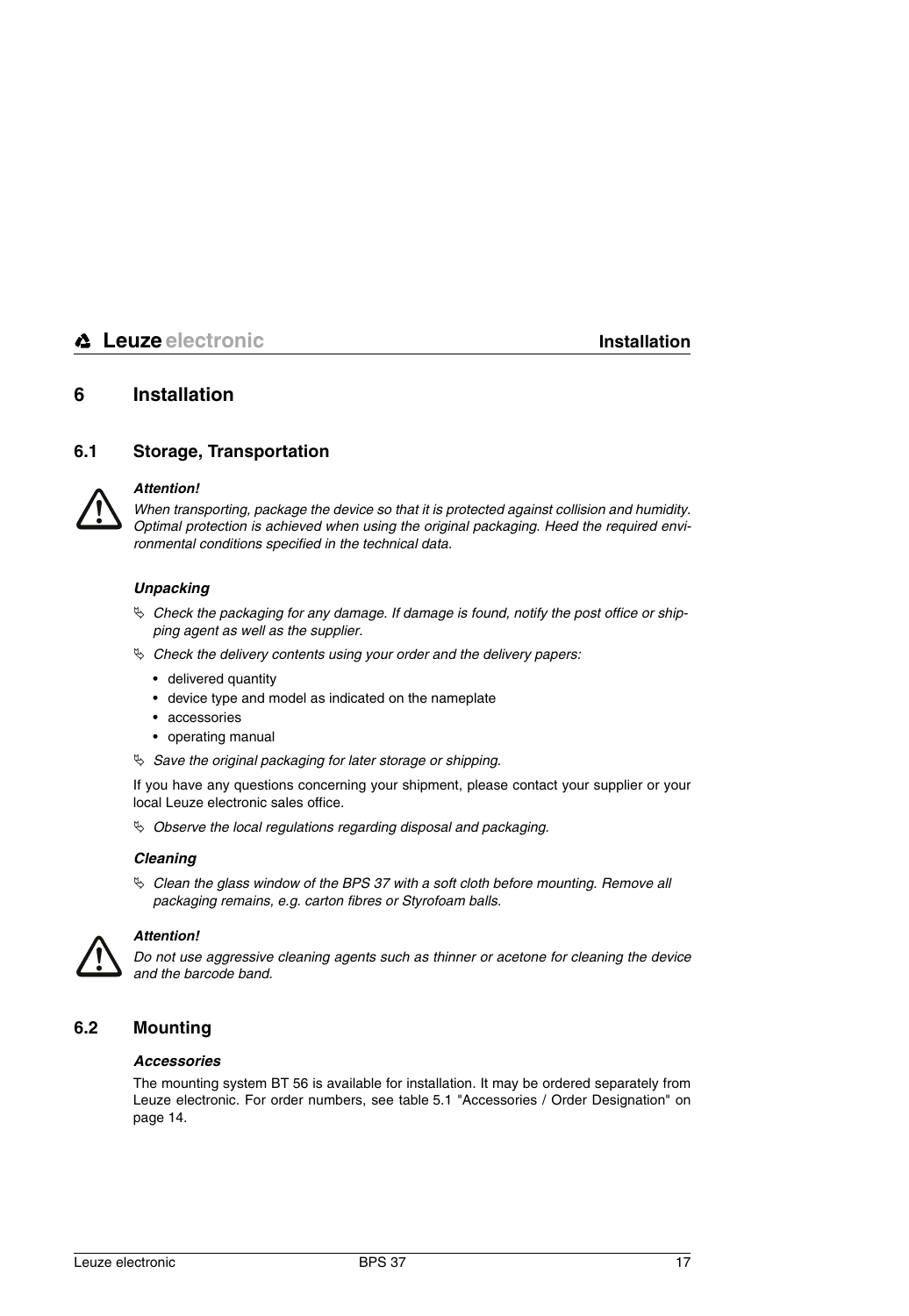# *Mounting the BPS 37*

There are two basic types of mounting arrangements for the BPS 37:

- using the dovetail groove and the corresponding mounting accessories [\(see figure 6.1\)](#page-19-0)
- using the fastening threads on the back- and underside of the devices ([chapter 4.3](#page-13-1))

# *Mounting example BPS 37*



Figure 6.1: Mounting example BPS 37

# <span id="page-19-0"></span>*Mounting MA*

You can mount all connection units individually through the holes located on the mounting plate (see [figure 5.1](#page-16-0)).

Subsequently, connect the BPS 37 with the connection unit via the respective cable (see [chapter 5.1.3](#page-17-1)).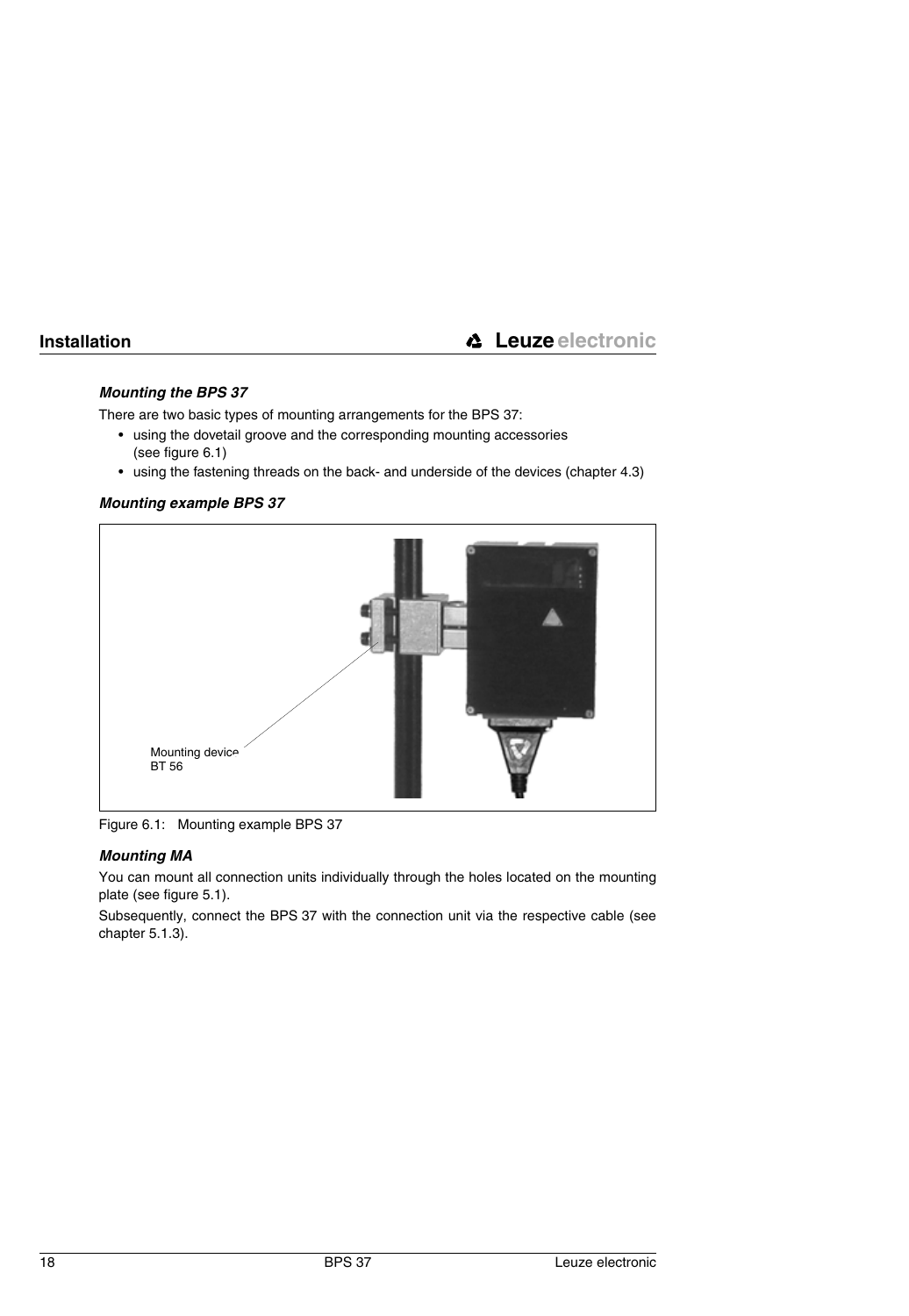# <span id="page-20-0"></span>**6.2.1 Device Arrangement**

### *Selecting a mounting location*

In order to select the right mounting location, several factors must be considered:

- The scanning range determined from the scanning curve must be adhered to at all locations at which a position determination is to be made
- The BPS should be mounted inclined 10° from vertical towards the barcode band to ensure that the read results are reliably obtained even if the barcode band is soiled.





### *Notice!*

*The best functionality is obtained when:*

- the BPS is guided parallel to the band
- the permitted working range is not exited
- 

### *Notice!*

*On the BPS 37, the beam is not emitted perpendicular to the cover of the housing, but with an angle of 10° towards the top. This angle is intended to prevent total reflection on the barcode band.*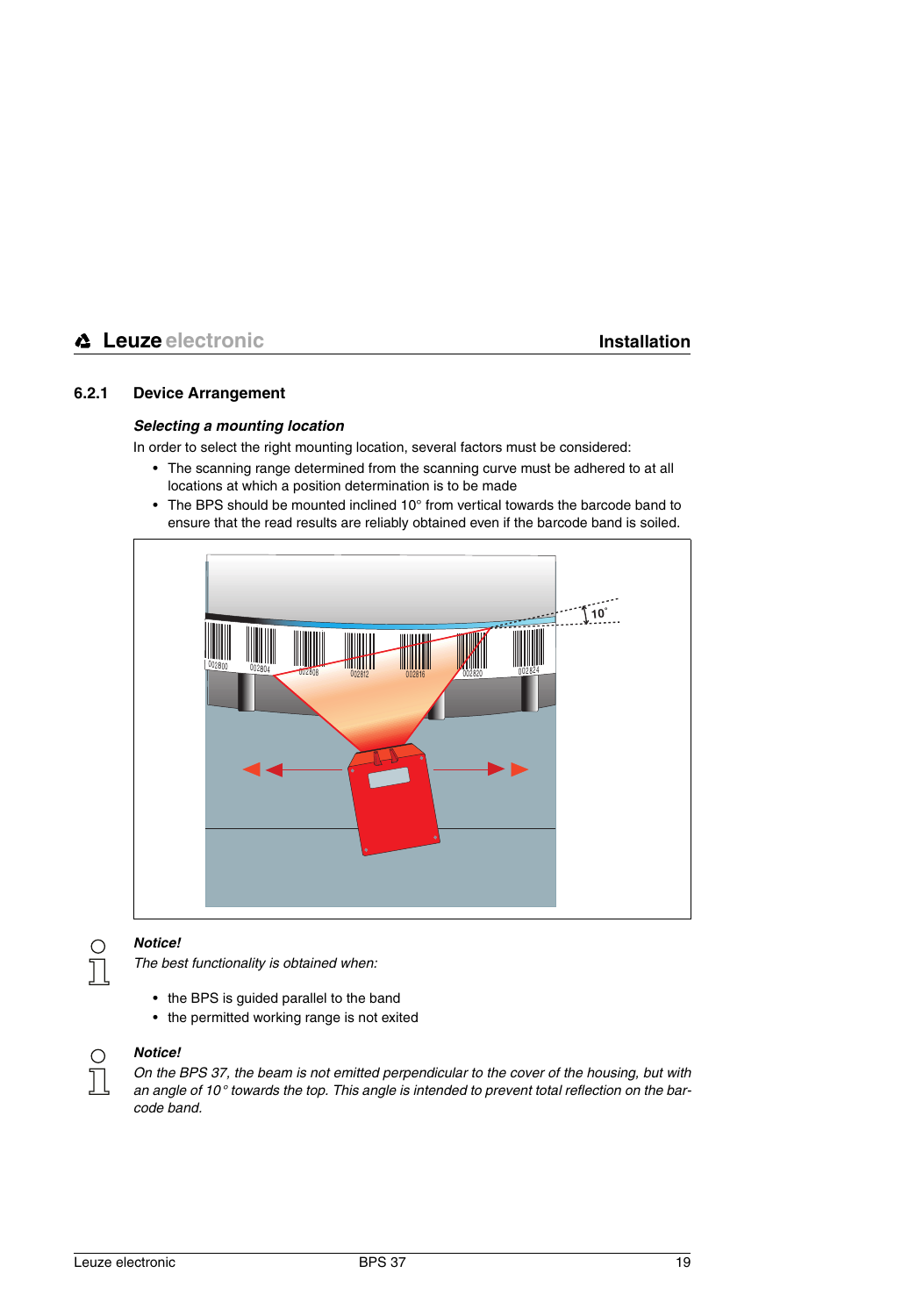

<span id="page-21-0"></span>Figure 6.2: Beam outlet on the BPS 37

# *Mounting location*

*When selecting a mounting location, pay attention to* 

- maintaining the required environmental conditions (humidity, temperature),
- possible soiling of the reading window due to liquids, abrasion by boxes, or packaging material residues.
- lowest possible chance of damage to the scanner by mechanical collision or jammed parts.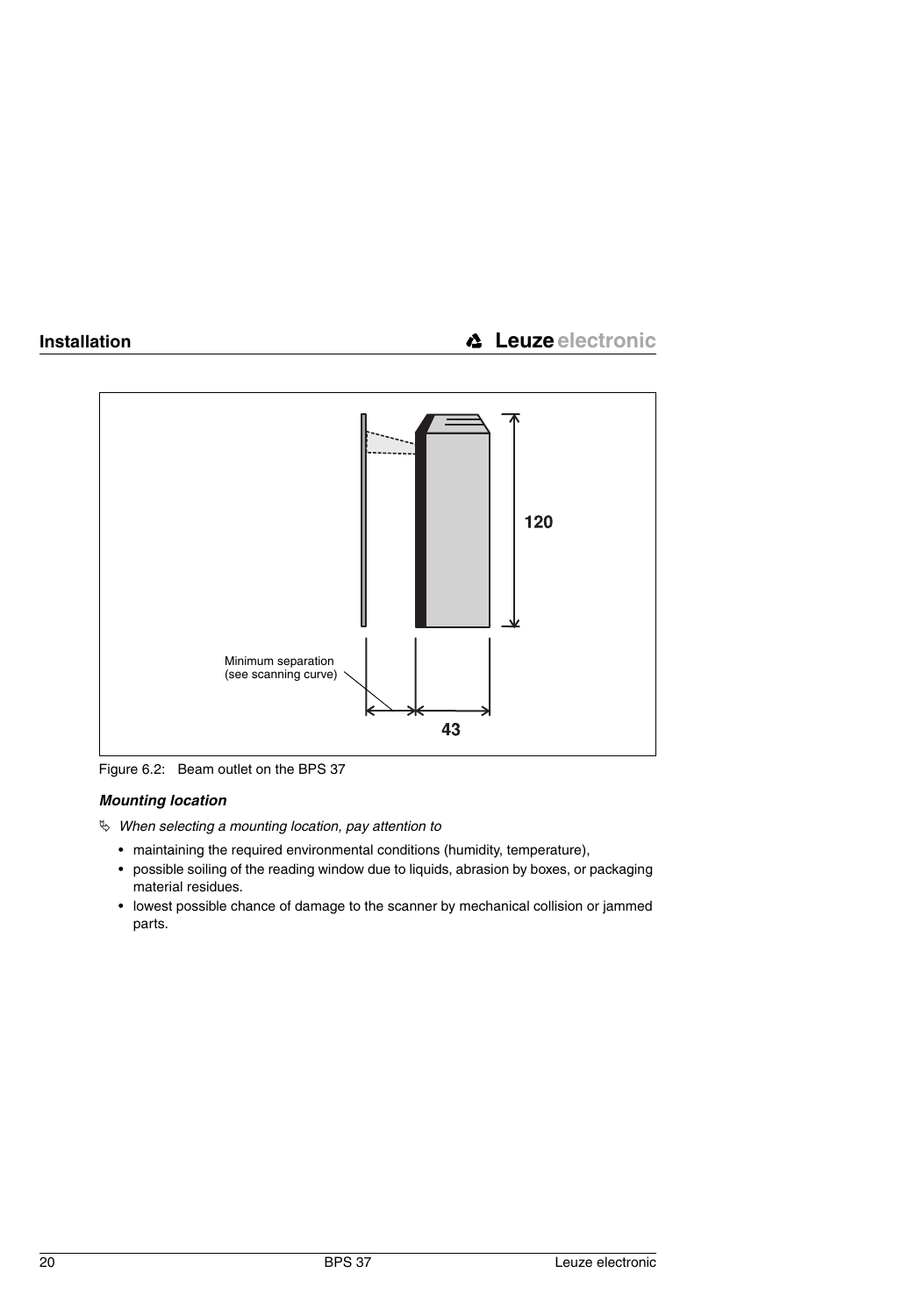# *Application example*

<span id="page-22-0"></span>

Figure 6.3: Application example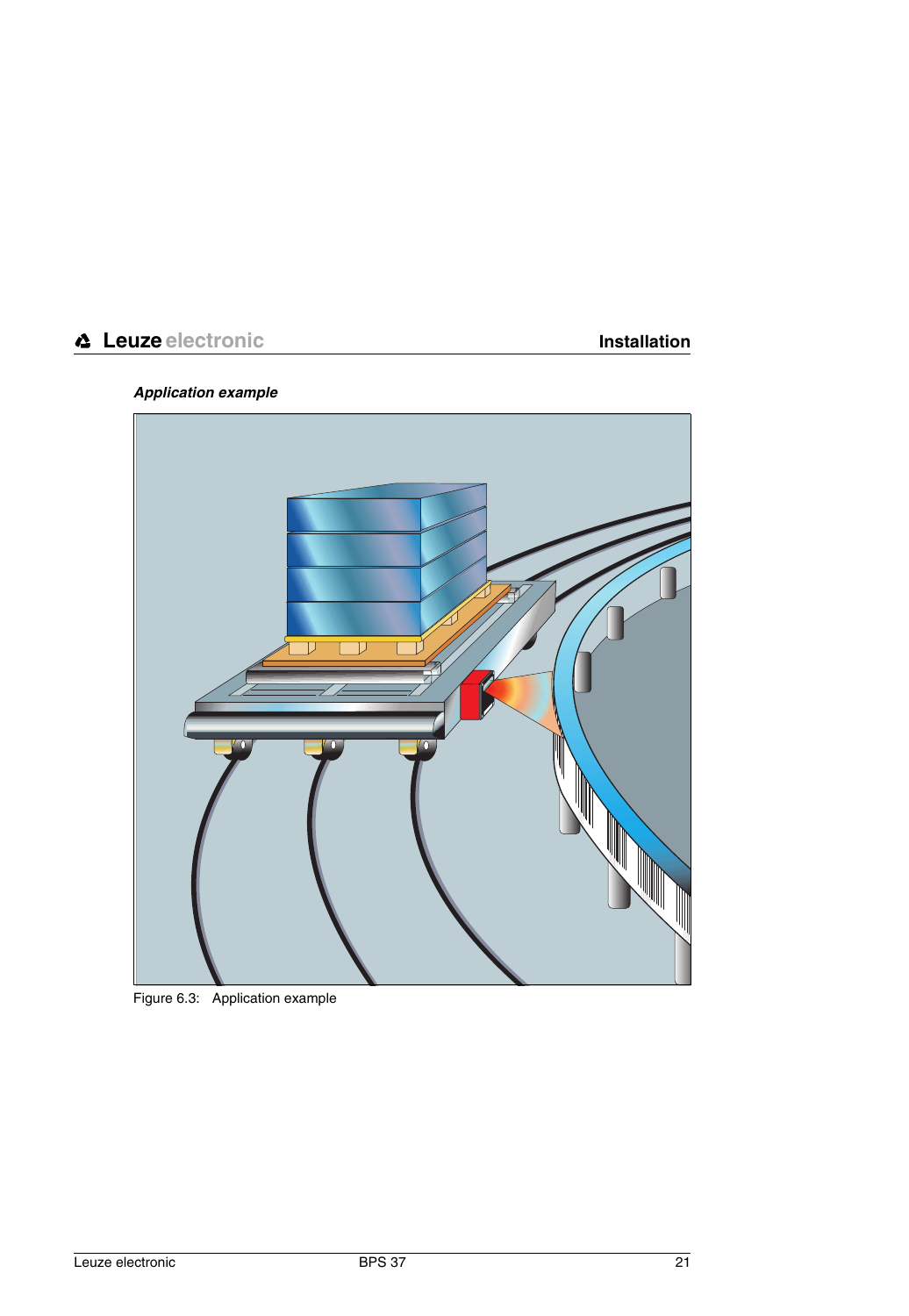# <span id="page-23-0"></span>**6.3 Connection**



### *Attention!*

*Never open the device yourself, as this may compromise protection class IP 65.*

*Before connecting the device, be sure that the supply voltage agrees with the value printed on the nameplate.*

*Connection of the device and maintenance work while under voltage must only be carried out by a qualified electrician.* 

*The power supply unit for the generation of the supply voltage for the BPS 37 and the respective connection units must have a secure electrical insulation through double insulation and safety transformers according to DIN VDE 0551 (IEC 742).*

*Be sure that the earthing conductor is connected correctly. Error-free operation is only guaranteed when the device is properly earthed.*

*If faults cannot be corrected, the device should be removed from operation and protected against possible use.*

# <span id="page-23-1"></span>**6.3.1 Connecting the BPS 37 (SSI)**





<span id="page-23-2"></span>Figure 6.4: BPS 37 sub-D pin assignments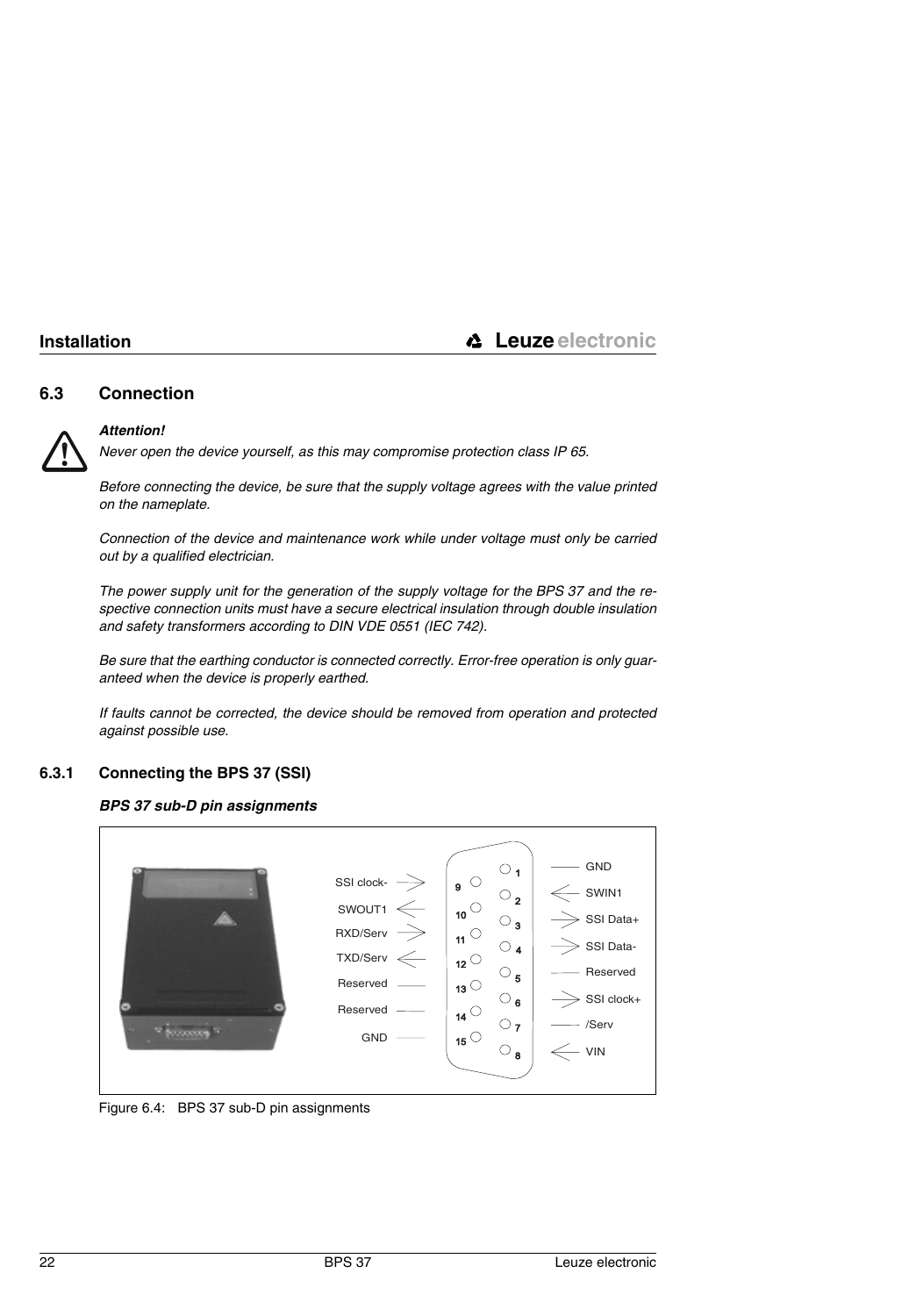## *Wiring description*

| Pin 1            | <b>GND</b>      | Ground reference RS 232                                 |  |
|------------------|-----------------|---------------------------------------------------------|--|
| Pin <sub>2</sub> | SWIN1           | Switching input $1 (+12  30 VDC)$                       |  |
| Pin <sub>3</sub> | SSI data+       | SSI data line                                           |  |
| Pin 4            | SSI data-       | SSI data line                                           |  |
| Pin <sub>5</sub> | Reserve         |                                                         |  |
| Pin <sub>6</sub> | SSI clock+      | SSI clock line                                          |  |
| Pin <sub>7</sub> | /Serv           | Bridge to pin 15: service operation via RS232 interface |  |
| Pin <sub>8</sub> | <b>VIN</b>      | Supply voltage $+10$ 30 VDC                             |  |
| Pin 9            | SSI clock-      | SSI clock line                                          |  |
| <b>Pin 10</b>    | SWOUT1          | Switching output 1 (max. 100 mA)                        |  |
| <b>Pin 11</b>    | RXD/Serv        | RXD signal, service interface RS 232                    |  |
| <b>Pin 12</b>    | <b>TXD/Serv</b> | TXD signal, service interface RS 232                    |  |
| <b>Pin 13</b>    | Reserve         |                                                         |  |
| <b>Pin 14</b>    | Reserve         |                                                         |  |
| <b>Pin 15</b>    | <b>GND</b>      | Supply voltage 0VDC                                     |  |

<span id="page-24-1"></span>Table 6.1: Connection description BPS 37

# <span id="page-24-0"></span>**6.3.2 Connection SSI interface**

### *Connection with MA*



<span id="page-24-2"></span>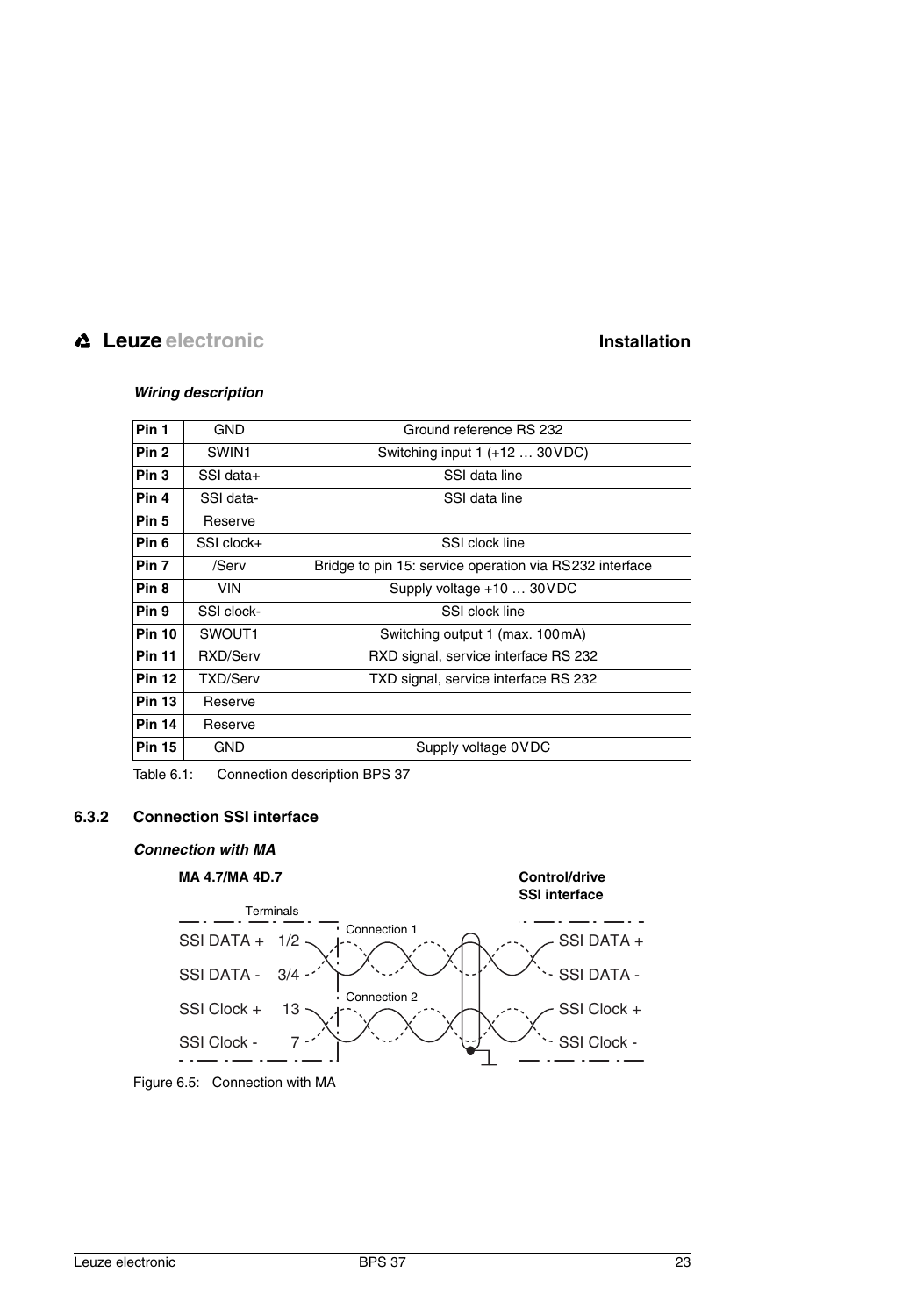# *Connection BPS direct*



<span id="page-25-0"></span>Figure 6.6: Connection BPS direct



# *Notice!*

Ensure adequate shielding. Connections 1 and 2 must be twisted pairs and the total connection line must be shielded and grounded at one end.

### *Attention!*

*It is absolutely necessary to connect the protective conductor, since all electrical interference (EM pick-up) is discharged via the protective conductor connection.*

| BPS 37 without cable KB 031-3000:                                    | connect PE to the housing of the BPS 37 or to the<br>housing of the 15-pin SUB-D connector! |
|----------------------------------------------------------------------|---------------------------------------------------------------------------------------------|
| <b>BPS 37 with cable KB 031-3000:</b>                                | connect PE to the wire with bl/wh colour coding or<br>connect it to the shield!             |
| BPS with cable and MA 4.7 (MA 4D.7): connect PE to PIN 21 or PIN 22! |                                                                                             |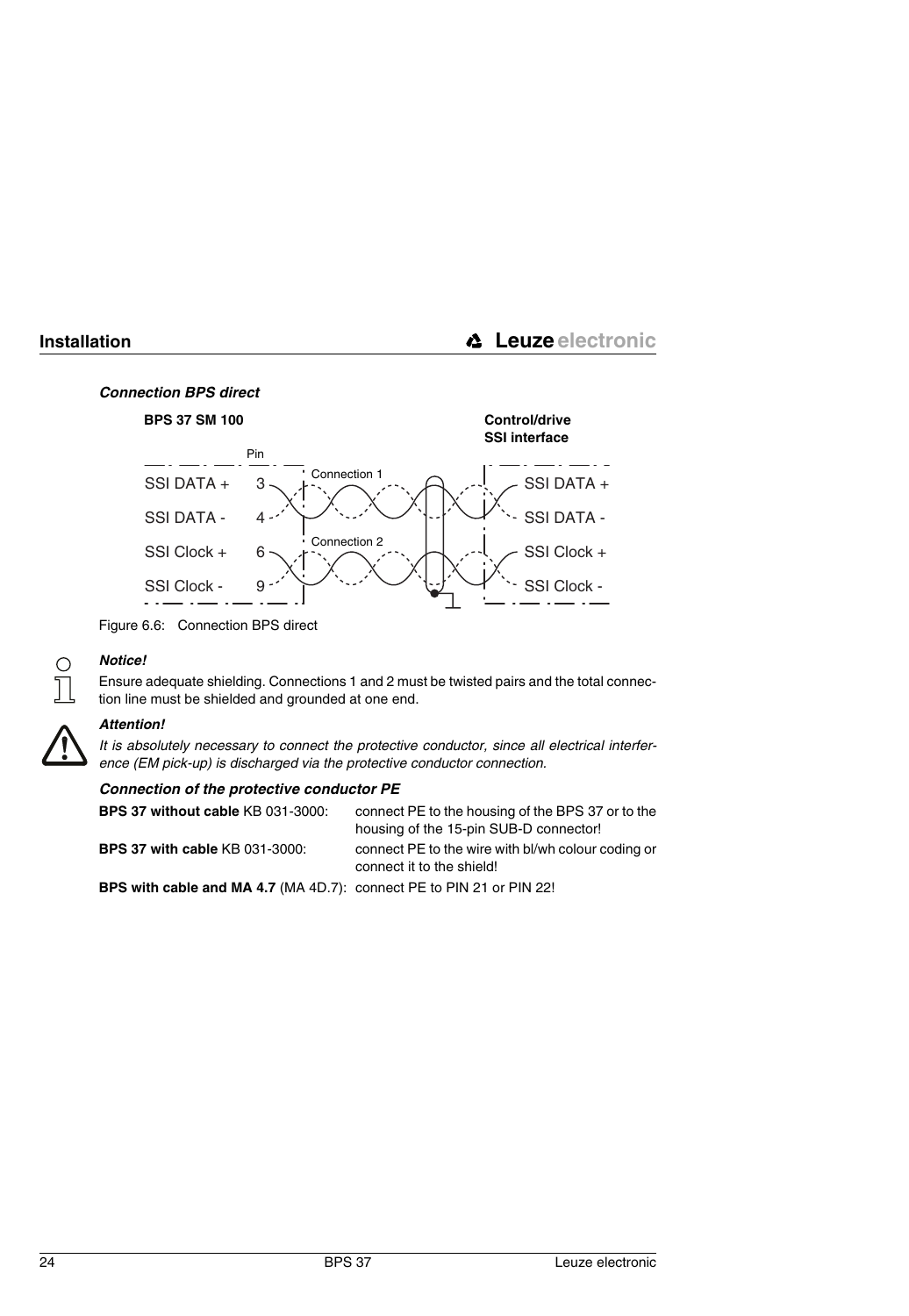# <span id="page-26-0"></span>**6.3.3 Connection of switching input and output**

The BPS 37 is provided with a switching input and a switching output. The connection of the switching input and output is made according to [figure 6.7:](#page-26-1)



<span id="page-26-1"></span>Figure 6.7: Connection diagram switching inputs and outputs BPS 37

# *Switching input*

In the standard setting you can use the switching input connection SWIN1 to reset the output of the position measurement data to zero by applying a voltage of 12 … 30VDC between SWIN1 (pin 2) and GND (pin 15).

# *Switching output*

The switching output connection between SWOUT1 (pin 10) and GND (pin 15) is normally open. In the standard setting, SWOUT1 is closed in the event of a positioning error.

You can configure the switching inputs and outputs according to your needs, using the supplied BPSConfig program.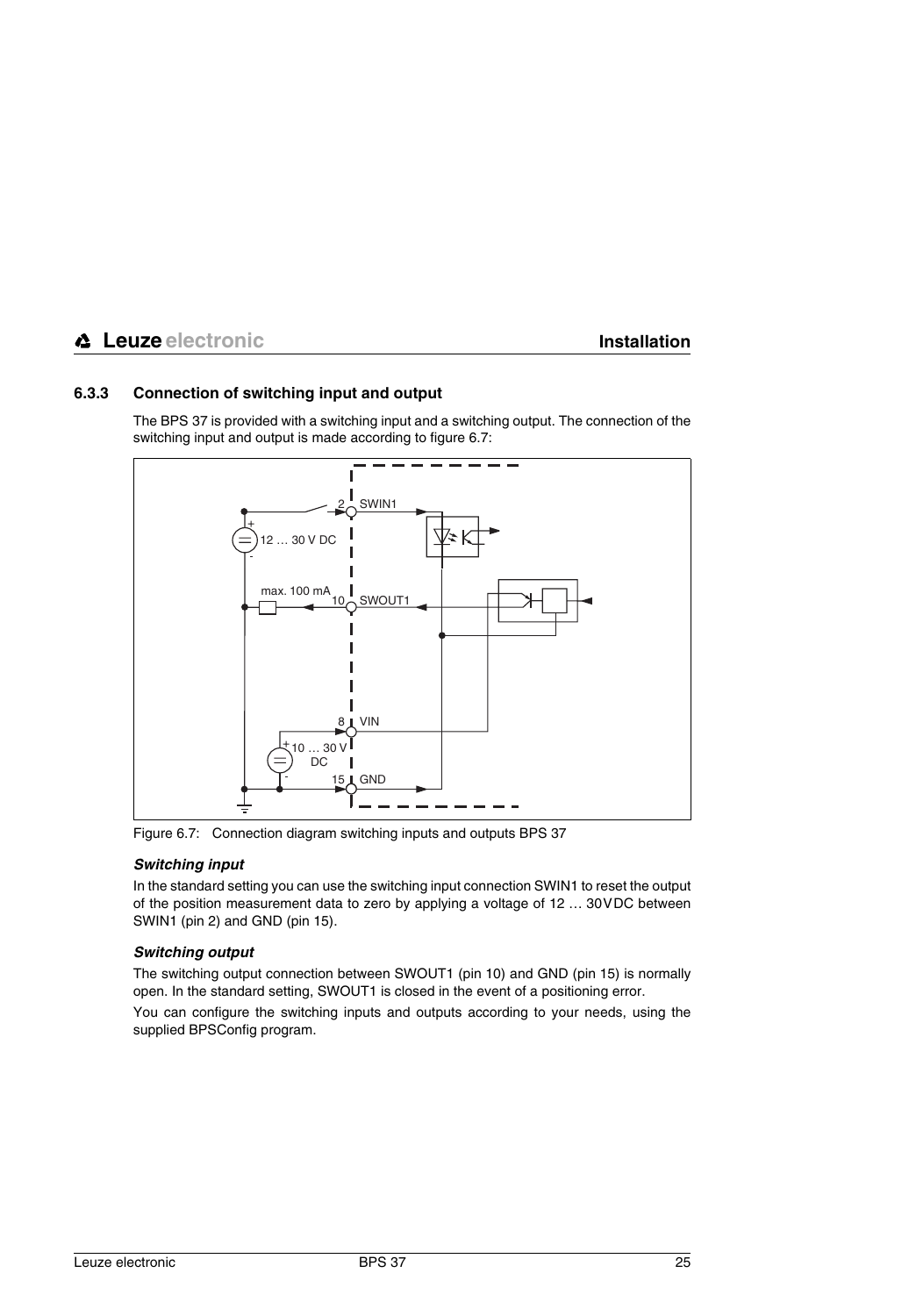# <span id="page-27-0"></span>**6.3.4 Wire Lengths and Shielding**

The following maximum lengths for wires and the type of shielding to be used must be observed:

| <b>Connecting</b>                     | Interface     | Max. wire length  | Shielding                                                               |
|---------------------------------------|---------------|-------------------|-------------------------------------------------------------------------|
| <b>BPS 37 - Service</b>               | <b>RS 232</b> | 10 <sub>m</sub>   | absolutely required, shield<br>meshing                                  |
| <b>BPS 37/MA 4.7 -</b><br><b>Host</b> | SSI           | 1200 <sub>m</sub> | absolutely required, flexible<br>leads as twisted pairs and<br>shielded |
| <b>Switching input</b>                |               | 10 <sub>m</sub>   | not necessary                                                           |
| <b>Switching output</b>               |               | 10 <sub>m</sub>   | not necessary                                                           |

<span id="page-27-2"></span>Table 6.2: Wire Lengths and Shielding

# <span id="page-27-1"></span>**6.4 Disassembling, Packing, Disposing**

## *Repacking*

For later re-use, the device is to be packed so that it is protected against shocks and dampness. Optimal protection is achieved when using the original packaging.

# *Notice!*

*Electrical scrap is a special waste product! Observe the locally applicable regulations regarding disposal of the product.*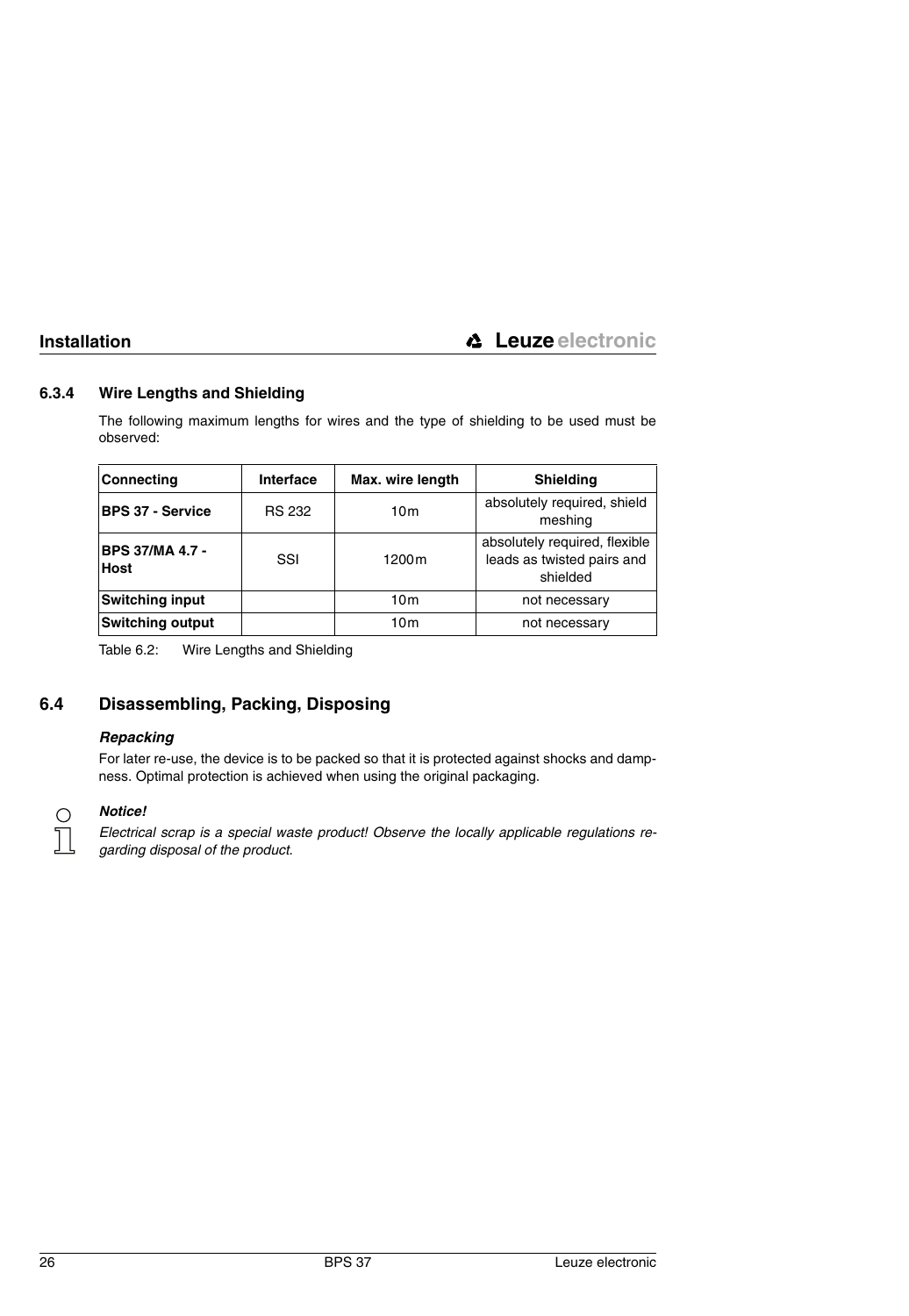# <span id="page-28-0"></span>**7 Commissioning**

# <span id="page-28-1"></span>**7.1 Measures to be performed prior to the initial commissioning**

- *Before commissioning, familiarise yourself with the operation and configuration of the device(s)!*
- *Before switching on, recheck all connections and ensure that they have been properly made.*

# <span id="page-28-2"></span>**7.2 Function Test**

# *"Power On" test*

After connecting the operating voltage, the BPS 37 performs an automatic "Power On" function test. Subsequently, the green LED lights up in the optics window of the BPS 37.

### *Interface*

Proper function of the interface can be tested easiest in service operation using the service interface with the "BPSConfig" programming software and a notebook computer. For order numbers, see [table 5.1 on page 14](#page-15-3).

### <span id="page-28-4"></span>*Online commands*

Using the 'Online' commands, important device functions can be checked, e.g. proper functioning of the laser.

### *Problems*

Should a problem persist after checking all electrical connections and settings on the devices and host, please contact a Leuze service office near you (see the back page of this operating manual).

# <span id="page-28-3"></span>**7.3 Setting the Parameters**

You have now commissioned the BPS. Usually, you will have to configure it before you can use it. Using the parameter options made available by the BPS, you can configure the BPS to suit your individual area of application. For instructions regarding the various setting options refer to [chapter 9](#page-31-0) or to the online help of the BPSConfig program.

The setting is usually accomplished by using the program BPSConfig, see ["Installing the](#page-31-1) ["BPSConfig" software" on page 30.](#page-31-1)

To understand what is happening during the parameter setting, the following [chapter 7.3.1](#page-29-0) briefly explains the various parameter sets.

The setting of the parameter sets then takes place in the operating mode "service", which is described in [chapter 7.3.2.](#page-29-1)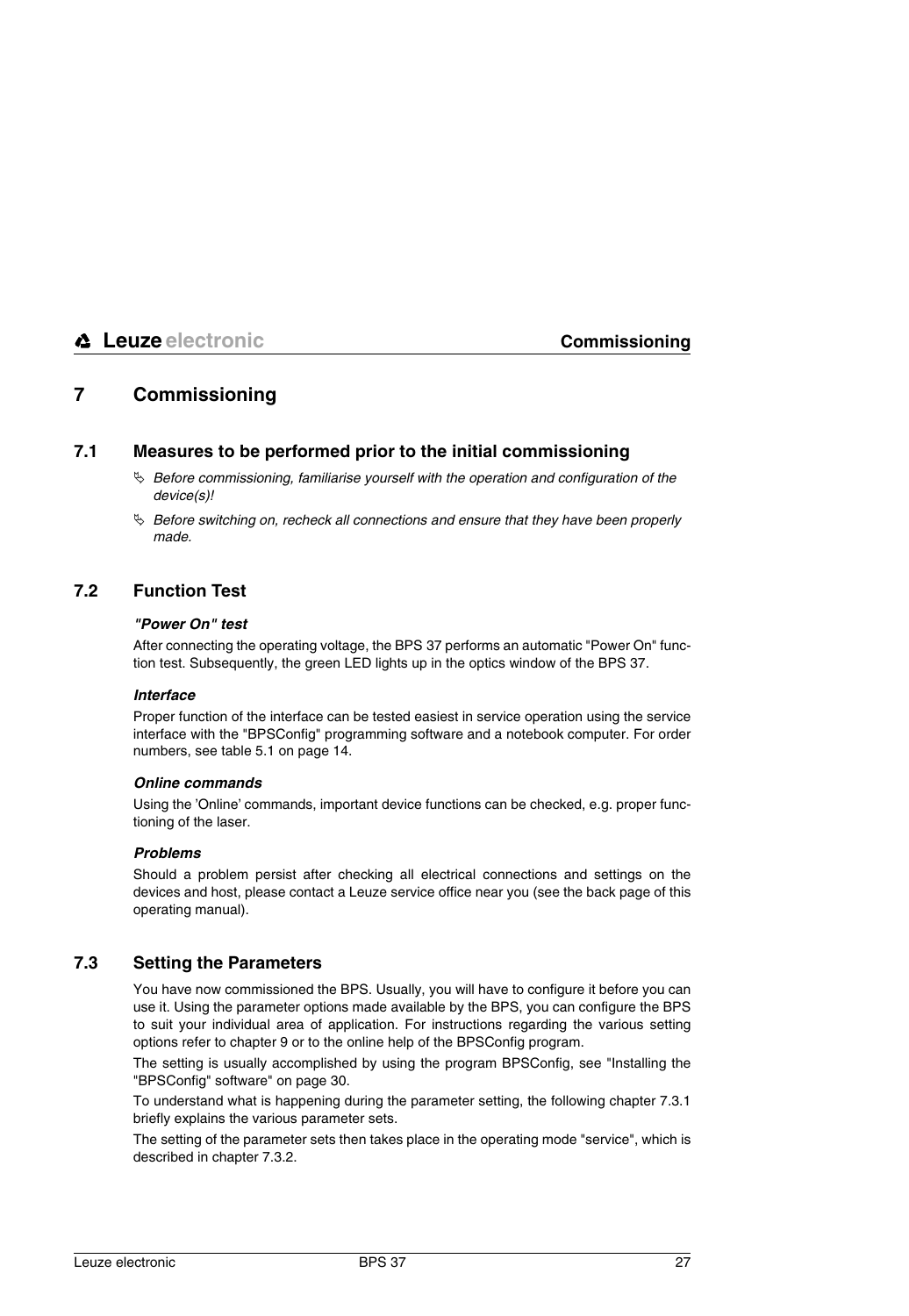# <span id="page-29-0"></span>**7.3.1 Parameter sets**

In the BPS 37 three different parameter sets are administered:

- parameter set with the default settings in the ROM
- current parameter set in the EEPROM
- working copy of the current parameter set in the RAM

Before a parameter set is loaded into the memory of the BPS 37 processor, the validity of the parameter set is verified using checksums.

### *Factory default parameter set*

This parameter set contains the default settings made ex works for all BPS 37 parameters. It is permanently stored in the ROM of the BPS 37. The parameter set with the default settings is loaded into the memory of the BPS 37,

- the first time the device is commissioned after delivery
- following the command "Factory Default" in the parameterisation program
- if the checksums of the current parameter set are invalid.

### *Current parameter set*

In this parameter set, the current settings for all device parameters are stored. When the BPS 37 is in operation, the parameter set is stored in the EEPROM of the BPS 37. The current set can be stored:

- by copying a valid parameter set from the host computer
- by means of an off-line set-up with the PC set-up program BPSConfig

The current parameter set is loaded into the memory of the BPS 37:

- each time the supply voltage is connected
- following a software reset

The current parameter set is overwritten by the parameter set with the default settings:

• by a parameter reset, see ["Online commands" on page 27](#page-28-4)

# <span id="page-29-1"></span>**7.3.2 Service Operating Mode**

Setting the required parameters is carried out easiest in the 'Service' operating mode. The Service operating mode makes the following defined operating parameters available on a separately wired RS232 interface, independent from the BPS's configuration for standard operation:

- transfer rate 9600 baud
- no parity
- 8 data bits
- 1 stop bit
- prefix: STX
- postfix: CR, LF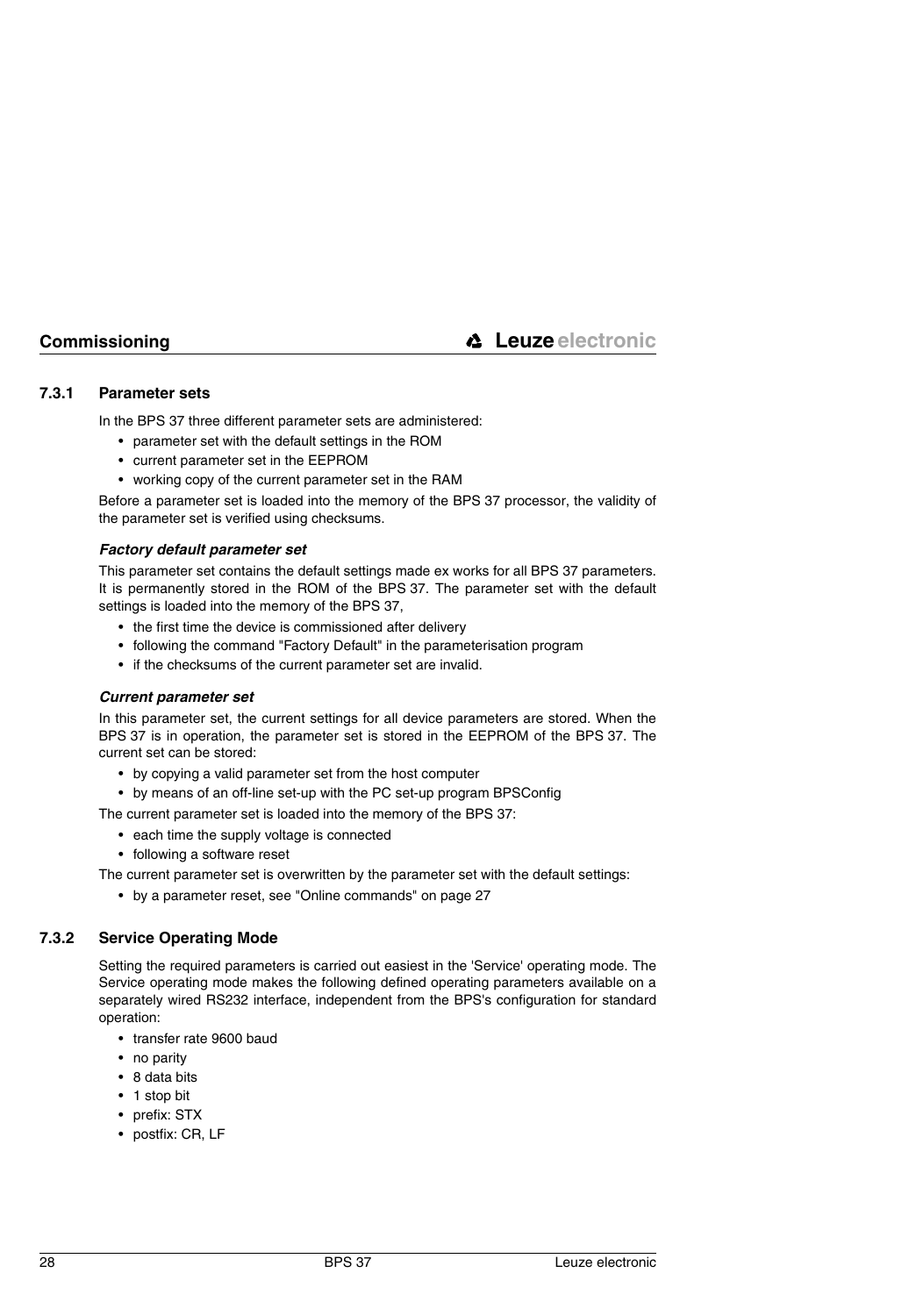### *Service interface active*

The service interface is activated via a bridge between the pins 7 and 15 on the 15-pin sub-D connector. If the BPS 37 is operated with a connection unit, the service interface is activated through a switch in the connection unit.

### *Connection*

You can connect a PC or terminal to the BPS 37 via the serial interface and configure the BPS 37 through this connection. For this, you need a crossed RS 232 connection cable (null modem cable) that provides the connections RxD, TxD and GND. The hardware handshake at the service interface is via RTS. A CTS handshake is not supported.

If the BPS is connected to a connection unit, you can use the 9-pin sub-D service connector in the connection unit. For the respective connection specifications please refer to the data sheet of the connection unit.



## *Service Operating Mode*

<span id="page-30-2"></span>Figure 7.1: Connecting the service interface to a PC or terminal

# <span id="page-30-0"></span>**8 Operation**

# <span id="page-30-1"></span>**8.1 Display Elements**

On the BPS 37 there is an LED. It signals that the BPS is ready for operation.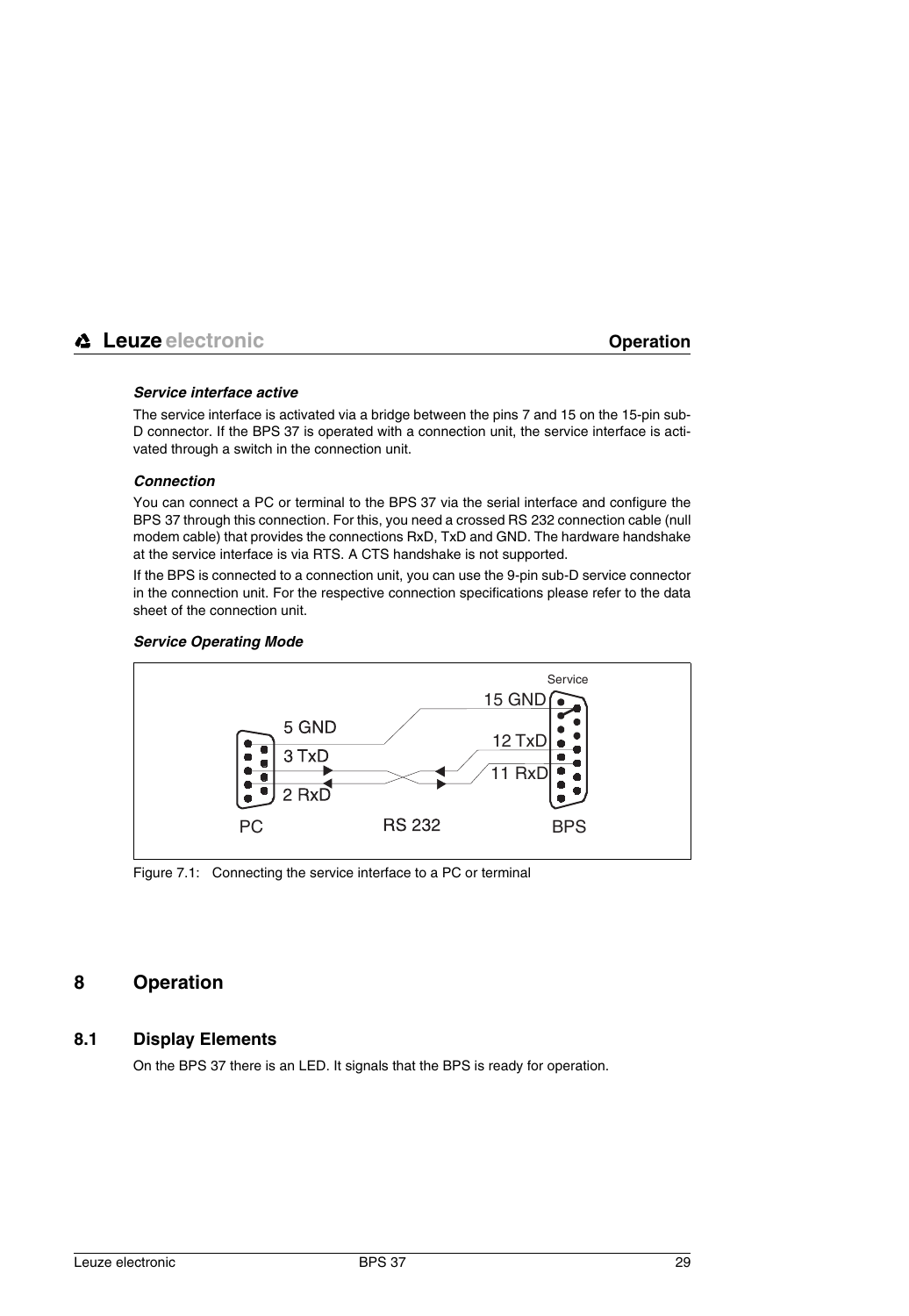# <span id="page-31-0"></span>**9 Communicating with the Device**

Device parameters can be set via commands or using the easy-to-use "BPSConfig 3.0" control software.

# <span id="page-31-1"></span>**9.1 Installing the "BPSConfig" software**

- *Place the installation CD in your CD drive.*
- *Call up the installation file (e.g. Set-up.exe)*

The following window appears:

### *Installation window*

| Welcome | ⊠<br>Welcome to the BPS Configuration Tool Setup<br>program. This program will install BPS Configuration<br>Tool on your computer.                                                                         |
|---------|------------------------------------------------------------------------------------------------------------------------------------------------------------------------------------------------------------|
|         | It is strongly recommended that you exit all Windows programs<br>before running this Setup program.                                                                                                        |
|         | Click Cancel to guit Setup and then close any programs you<br>have running. Click Next to continue with the Setup program.                                                                                 |
|         | WARNING: This program is protected by copyright law and<br>international treaties.                                                                                                                         |
|         | Unauthorized reproduction or distribution of this program, or any<br>portion of it, may result in severe civil and criminal penalties, and<br>will be prosecuted to the maximum extent possible under law. |
|         |                                                                                                                                                                                                            |

<span id="page-31-2"></span>Figure 9.1: Installation window

 $\&$  Confirm the following licence agreement and select the installation path in the following *window:*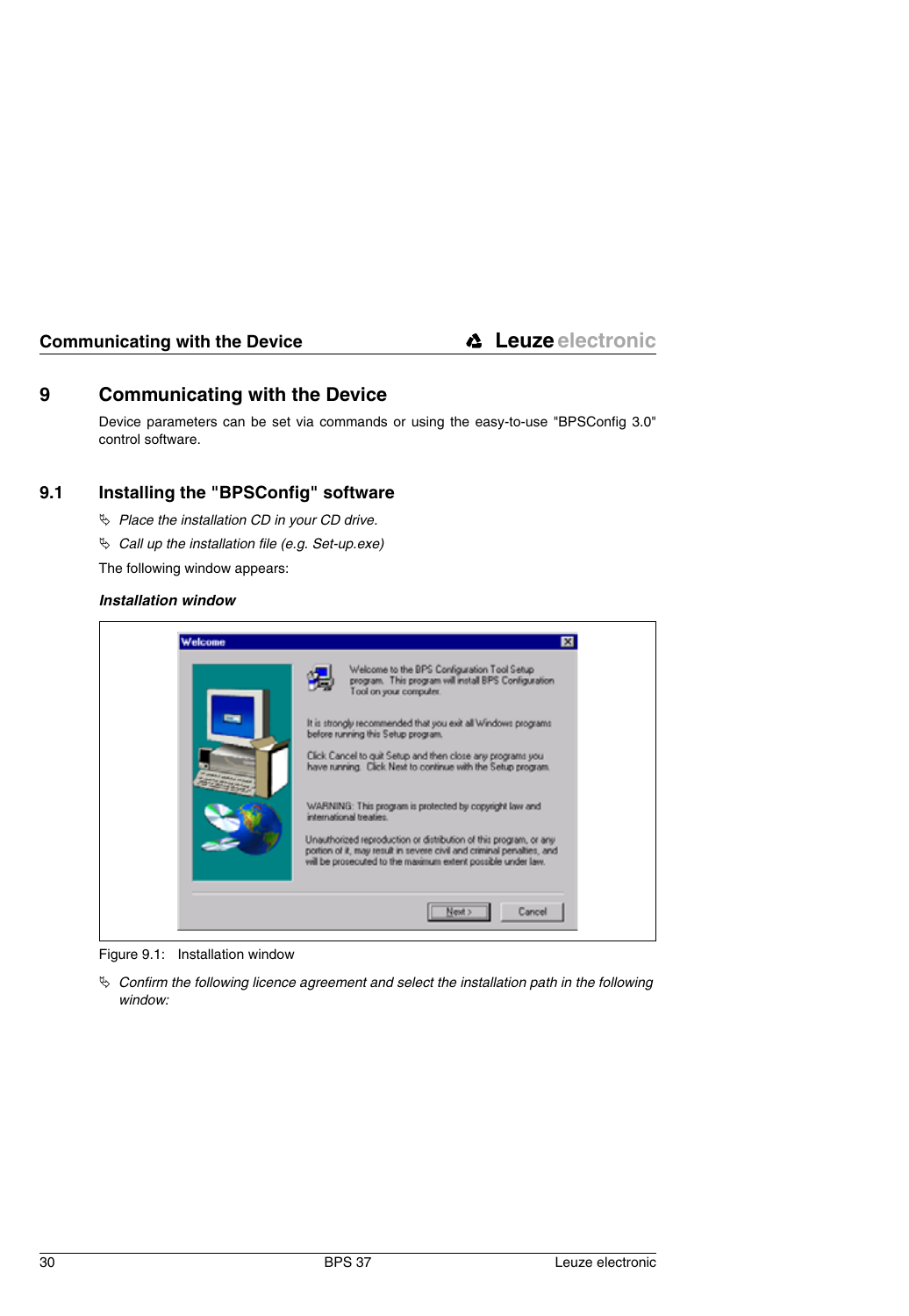# *Installation directory*

| <b>Choose Destination Location</b> | ⊠                                                                                         |
|------------------------------------|-------------------------------------------------------------------------------------------|
|                                    | Setup will install BPS Configuration Tool in the following folder.                        |
|                                    | To install to this folder, click Next.                                                    |
|                                    | To install to a different folder, click Browse and select another<br>folder.              |
| of sales and range                 | You can choose not to install BPS Configuration Tool by clicking<br>Cancel to exit Setup. |
|                                    | Destination Folder                                                                        |
|                                    | Browse<br>C:\\BPS Configuration Tool                                                      |
|                                    | <back<br>Cancel<br/>Next &gt;</back<br>                                                   |

<span id="page-32-0"></span>Figure 9.2: Installation directory

*Confirm your entry with Continue, then follow the installation routine.*

For further information, please see the online help for the "BPSConfig" software.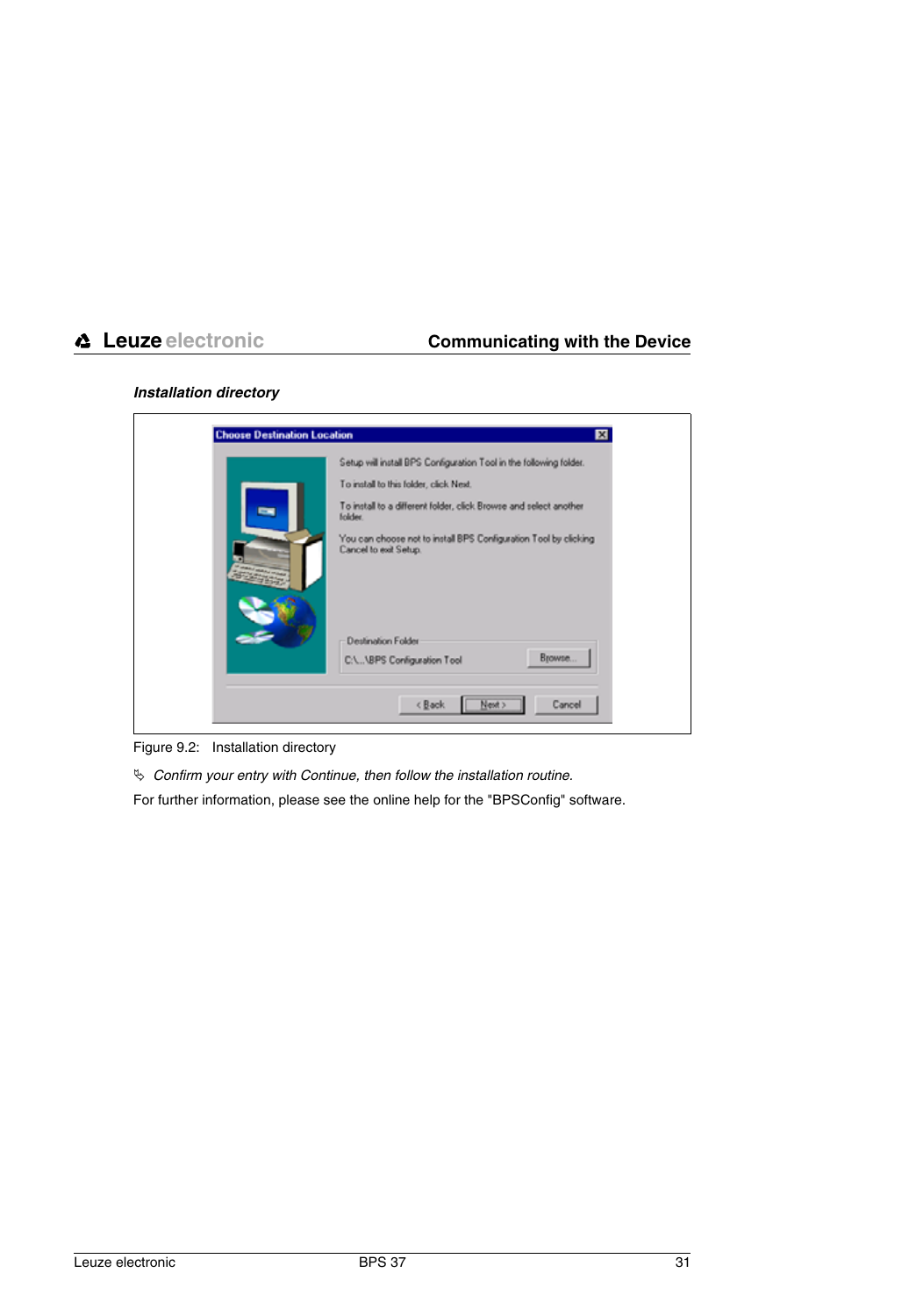# <span id="page-33-0"></span>**9.2 Overview of Commands and Parameters**

Online commands can be used to send commands directly to the device for control and configuration.

For this, the BPS 37 has to be connected to a host or service computer via the serial interface. The commands can be sent either via the host or the service interface.

# <span id="page-33-1"></span>**9.2.1 General 'Online' Commands**

| Command        | <b>Description</b>                                                                                                                                                                                                                                                                                                                                                                                                      |  |
|----------------|-------------------------------------------------------------------------------------------------------------------------------------------------------------------------------------------------------------------------------------------------------------------------------------------------------------------------------------------------------------------------------------------------------------------------|--|
| $M+$           | Activating the measurement                                                                                                                                                                                                                                                                                                                                                                                              |  |
| M-             | Deactivating the measurement                                                                                                                                                                                                                                                                                                                                                                                            |  |
| MI             | Reversing the count direction<br>With the standard setting, the calculation is performed back from the max.<br>measurement length (10000 metre)                                                                                                                                                                                                                                                                         |  |
| MNx=yzzzzzzz   | Set pre-set value<br>$x = T$ = value is stored temporarily<br>(the value is erased after switching on and off)<br>$x = D$ = value is stored permanently in the EPROM<br>$y = sign for pre-set value$<br>zzzzzzz = specification of the pre-set value in mm<br>Example: MND=+0001000<br>Current position is set permanently to +1000 mm.                                                                                 |  |
| <b>MNR</b>     | Deactivates the pre-set value. The unformatted measurement value is<br>output.                                                                                                                                                                                                                                                                                                                                          |  |
| <b>MMxyyyy</b> | Controls the data output via the service interface<br>$x = S = a$ measurement value is output (Single Shot Mode); subsequent<br>specification of the time not necessary<br>$x = T$ = measurement values are output cyclically; time must be subse-<br>quently specified<br>$y =$ time specification in ms<br>Example: MMT0500<br>Measurement values are output via the service interface in a time interval<br>of 500ms |  |
| MM-            | Deactivating the function MMTyyyy<br>If the cyclical output via the service interface is no longer required, the<br>function must be deactivated using the command MM.                                                                                                                                                                                                                                                  |  |
| <b>PC20</b>    | Resetting all parameters in the BPS 37 to Leuze default values.<br>Version query                                                                                                                                                                                                                                                                                                                                        |  |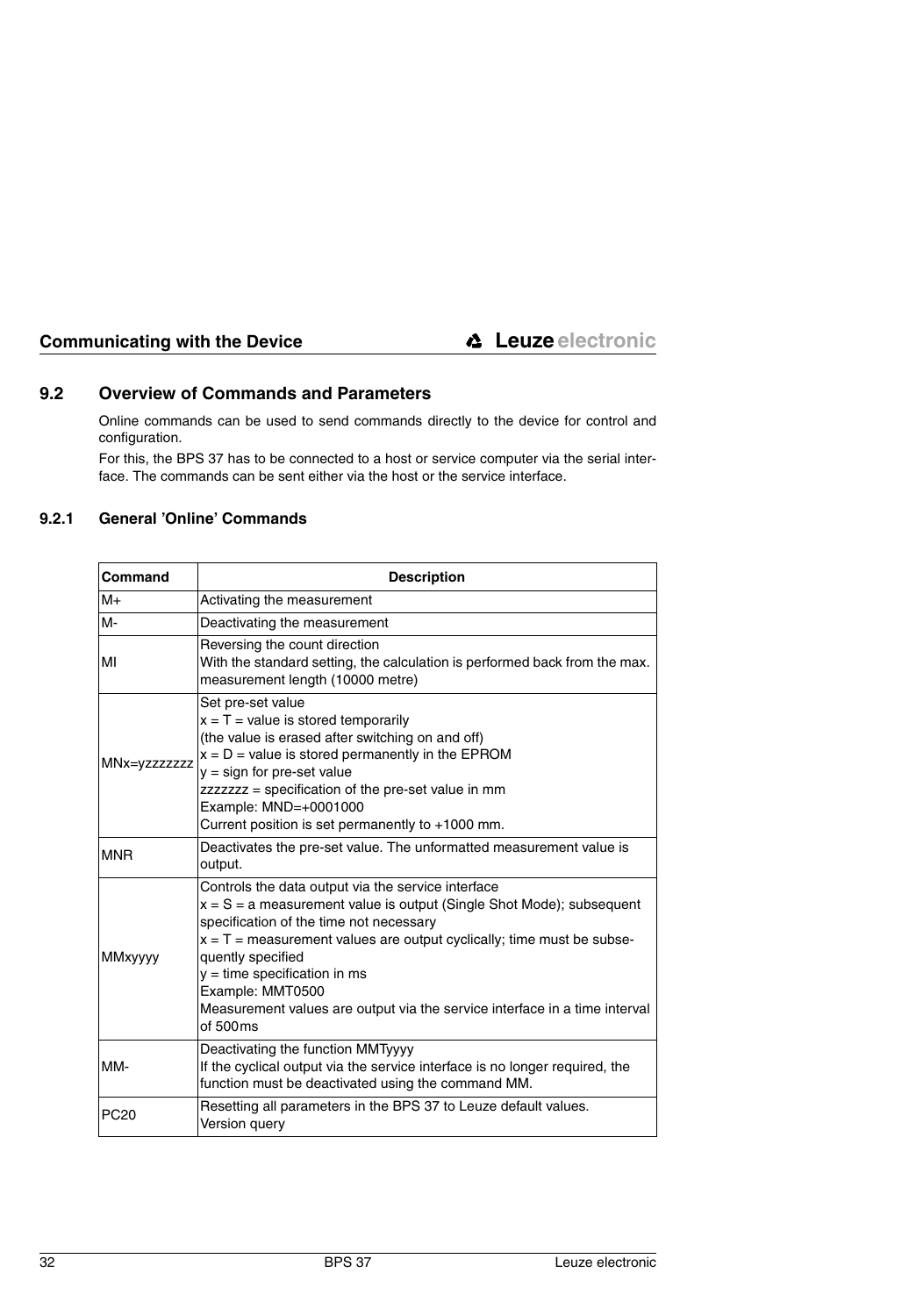# <span id="page-34-0"></span>**9.2.2 General parameter structure**

Using the BPSConfig program, parameters can be changed via the service interface. These parameters are divided into individual folders.

The following folders are available:

| <b>Measurement Value</b><br>Control                                                                                                                                          | <b>Measurement Value</b><br>Preparation                                                                                                                                                                                          |
|------------------------------------------------------------------------------------------------------------------------------------------------------------------------------|----------------------------------------------------------------------------------------------------------------------------------------------------------------------------------------------------------------------------------|
| The various setting options are con-<br>tained in the folder Measurement<br>Value Control. These are used for<br>activating or deactivating the meas-<br>urement process.    | This folder contains the parameters<br>which can be used to prepare the<br>measurement value. This includes<br>e.g. setting the initial or pre-set<br>value, the scaling setting, the count-<br>ing direction or the resolution. |
| <b>Measurement Value</b><br><b>Monitoring</b>                                                                                                                                | <b>Switching output</b>                                                                                                                                                                                                          |
| Measurement value ranges can be<br>defined in this folder. If the meas-<br>urement values rise above or drop<br>below these values, the BPS should<br>respond appropriately. | In this folder the activation and<br>deactivation as well as the timing of<br>the switching output are defined.                                                                                                                  |
| <b>Switching input</b>                                                                                                                                                       | <b>SSI Interface</b>                                                                                                                                                                                                             |
| Settings can be made in this folder<br>for controlling how the BPS reacts<br>to the application of a 24 V signal.                                                            | This folder contains all settings nec-<br>essary for integrating the BPS to a<br>control or drive system via an SSI<br>interface.                                                                                                |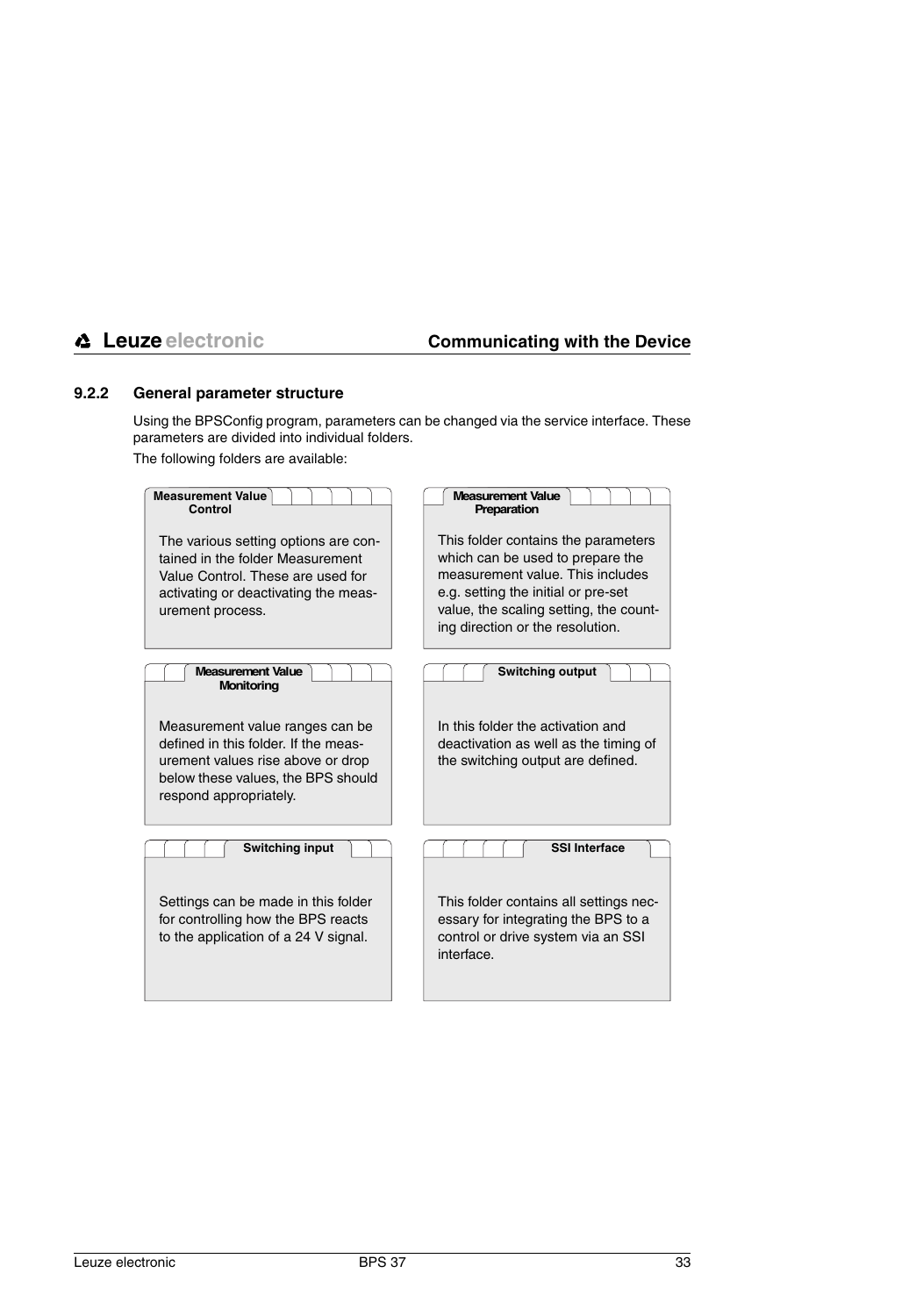# <span id="page-35-0"></span>**10 Maintenance**

# <span id="page-35-1"></span>**10.1 General Maintenance Information**

Usually, the barcode positioning system BPS 37 does not require any maintenance by the operator.

# *Cleaning*

Should it become soiled, clean the glass window of the BPS 37 with a soft cloth.



### *Notice!*

*Do not use aggressive cleaning agents such as thinner or acetone for cleaning the device.*

# <span id="page-35-2"></span>**10.2 Repairs, Servicing**

Repairs to the device must only be carried out by the manufacturer.

 *Contact your Leuze distributor or service organisation should repairs be required. For addresses, please refer to the back page of this operating manual.*